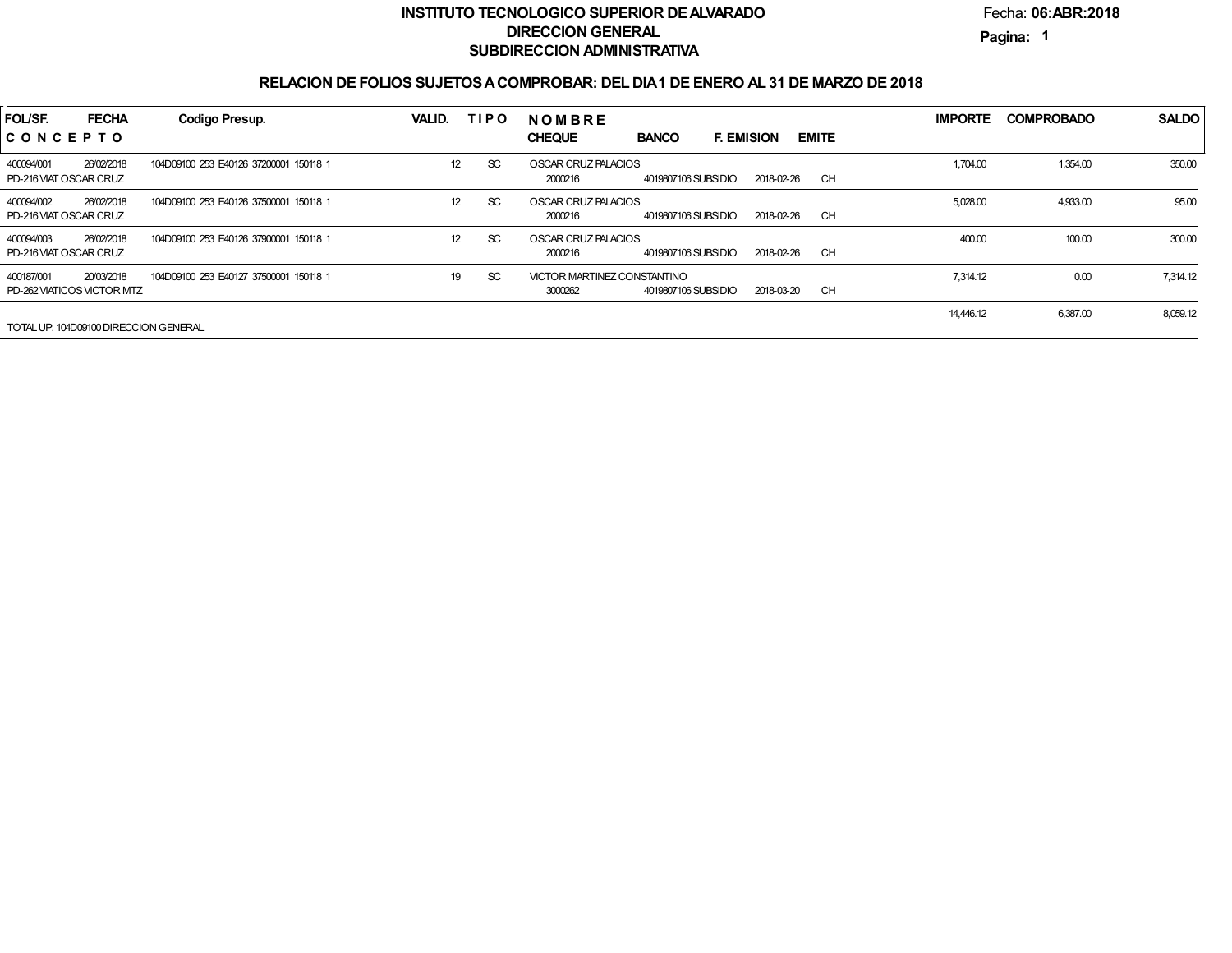Fecha:**06:ABR:2018**

**Pagina:2**

| FOL/SF.<br><b>FECHA</b><br><b>Codigo Presup.</b>                                                   | <b>VALID.</b><br><b>TIPO</b> | NOMBRE                                                                                 |              | <b>IMPORTE</b> | <b>COMPROBADO</b> | <b>SALDO</b> |
|----------------------------------------------------------------------------------------------------|------------------------------|----------------------------------------------------------------------------------------|--------------|----------------|-------------------|--------------|
| CONCEPTO                                                                                           |                              | <b>CHEQUE</b><br><b>BANCO</b><br><b>F. EMISION</b>                                     | <b>EMITE</b> |                |                   |              |
| 400046/002<br>31/01/2018<br>104D09200 253 E20115 37500001 150118 1<br>PD160 ENE GRISELDAROJAS      | 3<br><b>SC</b>               | GRISELDA ROJAS SANTIAGO<br>1000160<br>4019807106 SUBSIDIO<br>2018-01-31                | <b>CH</b>    | 150.00         | 145.00            | 5.00         |
| 400065/001<br>12/02/2018<br>104D09200 253 E10311 37500001 150118 1<br>PD-103 FEB FCO GLEZ          | <b>SC</b><br>9               | FRANCISCO J GONZALEZ FERNANDEZ DE LARA<br>2000103<br>4019807106 SUBSIDIO<br>2018-02-12 | <b>CH</b>    | 1,500.00       | 1,183.00          | 317.00       |
| 400065/002<br>12/02/2018<br>104D09200 253 E10311 37900001 150118 1<br>PD-103 FEB FCO GLEZ          | <b>SC</b><br>9               | FRANCISCO J GONZALEZ FERNANDEZ DE LARA<br>2000103<br>4019807106 SUBSIDIO<br>2018-02-12 | <b>CH</b>    | 2,400.00       | 1,454.00          | 946.00       |
| 08/03/2018<br>104D09200 253 E30425 26100003 150118 1<br>400132/001<br>PD-123 VIAT RENE RAFAELGLEZ  | <b>SC</b><br>15              | RENE RAFAELGONZALEZ ALMEIDA<br>3000123<br>4019807106 SUBSIDIO<br>2018-03-08            | <b>CH</b>    | 300.00         | 0.00              | 300.00       |
| 400132/002<br>08/03/2018<br>104D09200 253 E30425 37500001 150118 1<br>PD-123 VIAT RENE RAFAELGLEZ  | <b>SC</b><br>15              | RENE RAFAELGONZALEZ ALMEIDA<br>3000123<br>4019807106 SUBSIDIO<br>2018-03-08            | <b>CH</b>    | 300.00         | 0.00              | 300.00       |
| 400135/001<br>08/03/2018<br>104D09200 253 E30425 37200001 150118 1<br>PD-127 VIAT CESAR NARANJOS   | 15<br><b>SC</b>              | CESARA NARANJOS MARTINEZ<br>3000127<br>4019807106 SUBSIDIO<br>2018-03-08               | <b>CH</b>    | 1,706.00       | 0.00              | 1,706.00     |
| 400136/001<br>09/03/2018<br>104D09200 253 E40127 26100003 150118 1<br>PD-145 CHRISTIAN ROMAN       | 16<br><b>SC</b>              | CHRISTIAN ROMAN CLARA<br>2018-03-09<br>3000145<br>4019807106 SUBSIDIO                  | <b>CH</b>    | 500.00         | 0.00              | 500.00       |
| 400136/002<br>09/03/2018<br>104D09200 253 E40127 37500001 150118 1<br>PD-145 CHRISTIAN ROMAN       | 16<br><b>SC</b>              | CHRISTIAN ROMAN CLARA<br>3000145<br>2018-03-09<br>4019807106 SUBSIDIO                  | <b>CH</b>    | 1,080.00       | 0.00              | 1,080.00     |
| 400142/001<br>09/03/2018<br>104D09200 253 E10311 37500001 150118 1<br>PD-159 VIAT INFOMATRIX       | 16<br><b>SC</b>              | CHRISTIAN ROMAN CLARA<br>3000159<br>2018-03-09<br>4019807106 SUBSIDIO                  | <b>CH</b>    | 1,500.00       | 0.00              | 1,500.00     |
| 400145/001<br>12/03/2018<br>104D09200 253 E10311 37500001 150118 1<br>PD-167VIAR GRISELDA ROJAS    | 16<br><b>SC</b>              | GRISELDA ROJAS SANTIAGO<br>3000167<br>4019807106 SUBSIDIO<br>2018-03-12                | <b>CH</b>    | 150.00         | 0.00              | 150.00       |
| 400152/001<br>12/03/2018<br>104D09200 253 E10311 37500001 150118 1<br>PD-181 VIAT MARIEL ROMAN     | 16<br><b>SC</b>              | MARIEL CRUZ ROMAN<br>3000181<br>4019807106 SUBSIDIO<br>2018-03-12                      | <b>CH</b>    | 300.00         | 0.00              | 300.00       |
| 400155/001<br>01/03/2018<br>104D09200 253 E10101 37500001 150118 1<br>PD-52 MARTIN MARQUEZ         | 17<br><b>SC</b>              | MARTIN MARQUEZ ESPINOZA<br>3000052<br>4019807106 SUBSIDIO<br>2018-03-01                | <b>CH</b>    | 7,000.00       | 0.00              | 7,000.00     |
| 400160/001<br>09/03/2018<br>104D09200 253 E40127 38300001 150118 1<br>PD-160 CONGRESO DEL PETROLEO | 17<br><b>SC</b>              | CHRISTIAN ROMAN CLARA<br>3000160<br>4019807106 SUBSIDIO<br>2018-03-09                  | <b>CH</b>    | 7,550.00       | 0.00              | 7,550.00     |
| 400164/001<br>14/03/2018<br>104D09200 253 E30425 37200001 150118 1<br>PD-198 VIAT CESAR MTZ        | 18<br><b>SC</b>              | CESAR A NARANJOS MARTINEZ<br>3000198<br>4019807106 SUBSIDIO<br>2018-03-14              | <b>CH</b>    | 240.00         | 0.00              | 240.00       |
| 400165/001<br>14/03/2018<br>104D09200 253 E10311 37500001 150118 1<br>PD-199 VIAT CHRISTIAN R      | 18<br><b>SC</b>              | CHRISTIAN ROMAN CLARA<br>4019807106 SUBSIDIO<br>2018-03-14<br>3000199                  | <b>CH</b>    | 450.00         | 0.00              | 450.00       |
| 400165/002<br>14/03/2018<br>104D09200 253 E10311 26100003 150118 1<br>PD-199 VIAT CHRISTIAN R      | <b>SC</b><br>18              | CHRISTIAN ROMAN CLARA<br>4019807106 SUBSIDIO<br>2018-03-14<br>3000199                  | <b>CH</b>    | 300.00         | 0.00              | 300.00       |
| 400171/001<br>15/03/2018<br>104D09200 253 E10311 26100003 150118 1<br>PD-217 VIAT GRISELDA ROJAS   | SC<br>18                     | GRISELDA ROJAS SANTIAGO<br>3000217<br>4019807106 SUBSIDIO<br>2018-03-15                | <b>CH</b>    | 250.00         | 0.00              | 250.00       |
| 400171/002<br>15/03/2018<br>104D09200 253 E10311 37500001 150118 1<br>PD-217 VAT GRISELDA ROJAS    | SC<br>18                     | GRISELDA ROJAS SANTIAGO<br>3000217<br>4019807106 SUBSIDIO<br>2018-03-15                | CH           | 300.00         | 0.00              | 300.00       |
| 400171/003<br>15/03/2018<br>104D09200 253 E10311 37200001 150118 1<br>PD-217 VAT GRISELDA ROJAS    | <b>SC</b><br>18              | GRISELDA ROJAS SANTIAGO<br>3000217<br>4019807106 SUBSIDIO<br>2018-03-15                | CH           | 44.00          | 0.00              | 44.00        |
| 400183/001<br>20/03/2018<br>104D09200 253 E20115 26100003 150118 1<br>PD-247 VIAT ABIGAILLLAMAS    | <b>SC</b><br>18              | ABIGAIL LLAMAS USCANGA<br>3000247<br>4019807106 SUBSIDIO<br>2018-03-20                 | CH           | 200.00         | 0.00              | 200.00       |
| 20/03/2018<br>400183/002<br>104D09200 253 E20115 37500001 150118 1<br>PD-247 VIAT ABIGAILLLAMAS    | <b>SC</b><br>18              | ABIGAIL LLAMAS USCANGA<br>3000247<br>4019807106 SUBSIDIO<br>2018-03-20                 | CH           | 150.00         | 0.00              | 150.00       |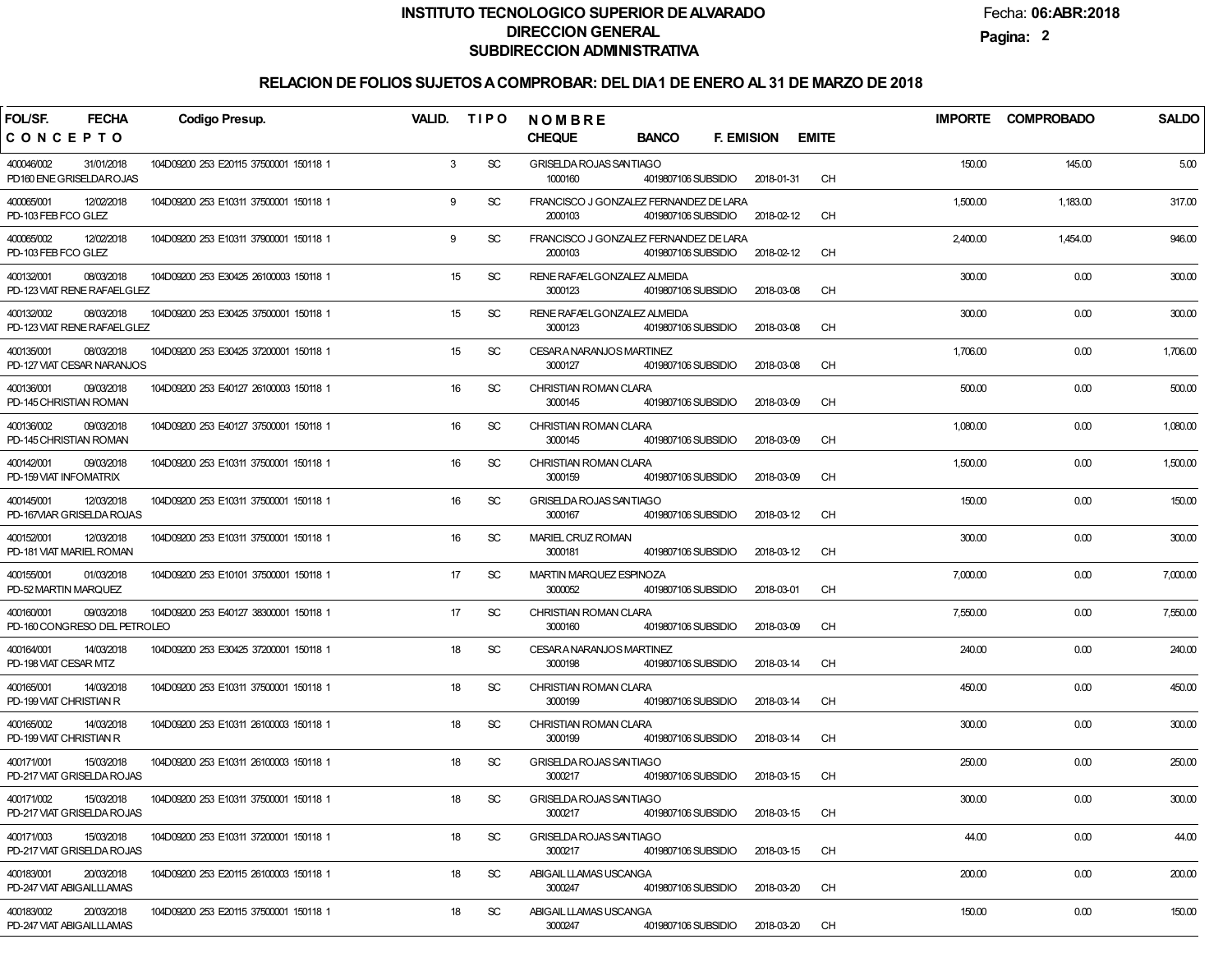Fecha:**06:ABR:2018**

**Pagina:3**

| FOL/SF.<br><b>FECHA</b>                                  | <b>Codigo Presup.</b>                  | <b>VALID.</b> | <b>TIPO</b> | <b>NOMBRE</b>                                           |                                   |              | <b>IMPORTE</b> | <b>COMPROBADO</b> | <b>SALDO</b> |
|----------------------------------------------------------|----------------------------------------|---------------|-------------|---------------------------------------------------------|-----------------------------------|--------------|----------------|-------------------|--------------|
| CONCEPTO                                                 |                                        |               |             | <b>CHEQUE</b><br><b>BANCO</b>                           | <b>F. EMISION</b>                 | <b>EMITE</b> |                |                   |              |
| 400184/001<br>20/03/2018<br>PD-249 VIAT GRISELDA ROJAS   | 104D09200 253 E10101 37500001 150118 1 | 18            | SC          | GRISELDA ROJAS SANTIAGO<br>3000249                      | 4019807106 SUBSIDIO<br>2018-03-20 | <b>CH</b>    | 150.00         | 0.00              | 150.00       |
| 400185/001<br>20/03/2018<br>PD-253 VIAT ARMANDO OCHOA    | 104D09500 253 E40127 26100003 150118 1 | 18            | SC          | ARMANDO OCHOAALMEIDA<br>3000253                         | 4019807106 SUBSIDIO<br>2018-03-20 | CH           | 300.00         | 0.00              | 300.00       |
| 20/03/2018<br>400185/002<br>PD-253 VIAT ARMANDO OCHOA    | 104D09500 253 E40127 37500001 150118 1 | 18            | SC          | ARMANDO OCHOAALMEIDA<br>3000253                         | 4019807106 SUBSIDIO<br>2018-03-20 | <b>CH</b>    | 300.00         | 0.00              | 300.00       |
| 22/03/2018<br>400194/001<br>PD-291 VIAT FCO FDEZ DE LARA | 104D09200 253 E20118 37500001 150118 1 | 19            | SC          | FRANCISCO J GONZALEZ FERNANDEZ DE LARA<br>3000291       | 4019807106 SUBSIDIO<br>2018-03-22 | <b>CH</b>    | 450.00         | 0.00              | 450.00       |
| 400195/001<br>22/03/2018<br>PD-292 VIAT CESAR ANARANJOS  | 104D09200 253 E30425 37200001 150118 1 | 19            | <b>SC</b>   | CESAR A NARANJOS MARTINEZ<br>3000292                    | 4019807106 SUBSIDIO<br>2018-03-22 | <b>CH</b>    | 1,380.00       | 0.00              | 1,380.00     |
| 22/03/2018<br>400198/001<br>PD-299 GRIS ROJAS            | 104D09200 253 E20115 26100003 150118 1 | 19            | <b>SC</b>   | GRISELDA ROJAS SANTIAGO<br>3000299                      | 2018-03-22<br>4019807106 SUBSIDIO | <b>CH</b>    | 250.00         | 0.00              | 250.00       |
| 400198/002<br>22/03/2018<br>PD-299 GRIS ROJAS            | 104D09200 253 E20115 37200001 150118 1 | 19            | <b>SC</b>   | GRISELDA ROJAS SANTIAGO<br>3000299                      | 2018-03-22<br>4019807106 SUBSIDIO | <b>CH</b>    | 88.00          | 0.00              | 88.00        |
| 22/03/2018<br>400198/003<br>PD-299 GRIS ROJAS            | 104D09200 253 E20115 37500001 150118 1 | 19            | SC          | GRISELDA ROJAS SANTIAGO<br>3000299                      | 4019807106 SUBSIDIO<br>2018-03-22 | <b>CH</b>    | 150.00         | 0.00              | 150.00       |
| 22/03/2018<br>400201/001<br>PD-302 ANTONIO NARANJOS      | 104D09200 253 E30425 37200001 150118 1 | 19            | SC          | CESARA NARANJOS MARTINEZ<br>3000302                     | 4019807106 SUBSIDIO<br>2018-03-22 | <b>CH</b>    | 358.00         | 0.00              | 358.00       |
| 400205/001<br>30/03/2018<br>CHEQUE 7692797               | 104D09200 253 E30425 38200002 140118 1 | 19            | <b>SC</b>   | TECNOLOGICO NACIONAL DE MEXICO<br>7692797<br>4019806777 | 2018-03-30                        | <b>CH</b>    | 22,912.00      | 0.00              | 22,912.00    |
| 15/03/2018<br>400208/001<br>PD-260 VIAT CHRISTIAN        | 104D09200 253 E40127 37500001 150118 1 | 20            | <b>SC</b>   | CHRISTIAN ROMAN CLARA<br>3000260                        | 4019807106 SUBSIDIO<br>2018-03-15 | CH           | 1,125.00       | 0.00              | 1,125.00     |
| 400208/002<br>15/03/2018<br>PD-260 VIAT CHRISTIAN        | 104D09200 253 E40127 26100003 150118 1 | 20            | SC          | CHRISTIAN ROMAN CLARA<br>3000260                        | 4019807106 SUBSIDIO<br>2018-03-15 | <b>CH</b>    | 700.00         | 0.00              | 700.00       |
| 15/03/2018<br>400208/003<br>PD-260 VIAT CHRISTIAN        | 104D09200 253 E40127 37200001 150118 1 | 20            | SC          | CHRISTIAN ROMAN CLARA<br>3000260                        | 4019807106 SUBSIDIO<br>2018-03-15 | <b>CH</b>    | 204.00         | 0.00              | 204.00       |
| 15/03/2018<br>400210/001<br>PD-226 VIAT ALFREDO CASTRO   | 104D09200 253 E40127 37500001 150118 1 | 20            | <b>SC</b>   | ALFREDO CASTRO ROMAN<br>3000226                         | 4019807106 SUBSIDIO<br>2018-03-15 | <b>CH</b>    | 350.00         | 0.00              | 350.00       |
| 400213/001<br>23/03/2018<br>PD-303 VIAT ABIGAILLLAMAS    | 104D09200 253 E20115 26100003 150118 1 | 20            | <b>SC</b>   | ABIGAIL LLAMAS USCANGA<br>3000303                       | 4019807106 SUBSIDIO<br>2018-03-21 | CH           | 200.00         | 0.00              | 200.00       |
| 400213/002<br>23/03/2018<br>PD-303 VIAT ABIGAILLLAMAS    | 104D09200 253 E20115 37500001 150118 1 | 20            | SC          | ABIGAIL LLAMAS USCANGA<br>3000303                       | 2018-03-21<br>4019807106 SUBSIDIO | CH           | 150.00         | 0.00              | 150.00       |
| 400214/001<br>23/03/2018<br>PD-304 VIAT GRISELDA ROJAS   | 104D09200 253 E20115 26100003 150118 1 | 20            | <b>SC</b>   | GRISELDA ROJAS SANTIAGO<br>3000304                      | 4019807106 SUBSIDIO<br>2018-03-21 | <b>CH</b>    | 44.00          | 0.00              | 44.00        |
| 400214/002<br>23/03/2018<br>PD-304 VIAT GRISELDA ROJAS   | 104D09200 253 E20115 37200001 150118 1 | 20            | SC          | GRISELDA ROJAS SANTIAGO<br>3000304                      | 4019807106 SUBSIDIO<br>2018-03-21 | <b>CH</b>    | 250.00         | 0.00              | 250.00       |
| 23/03/2018<br>400214/003<br>PD-304 VIAT GRISELDA ROJAS   | 104D09200 253 E20115 37500001 150118 1 | 20            | <b>SC</b>   | GRISELDA ROJAS SANTIAGO<br>3000304                      | 4019807106 SUBSIDIO<br>2018-03-21 | <b>CH</b>    | 150.00         | 0.00              | 150.00       |
| TOTAL UP 104D09200 SUBDIRECCION DE VINCULACION           |                                        |               |             |                                                         |                                   |              | 55,881.00      | 2,782.00          | 53,099.00    |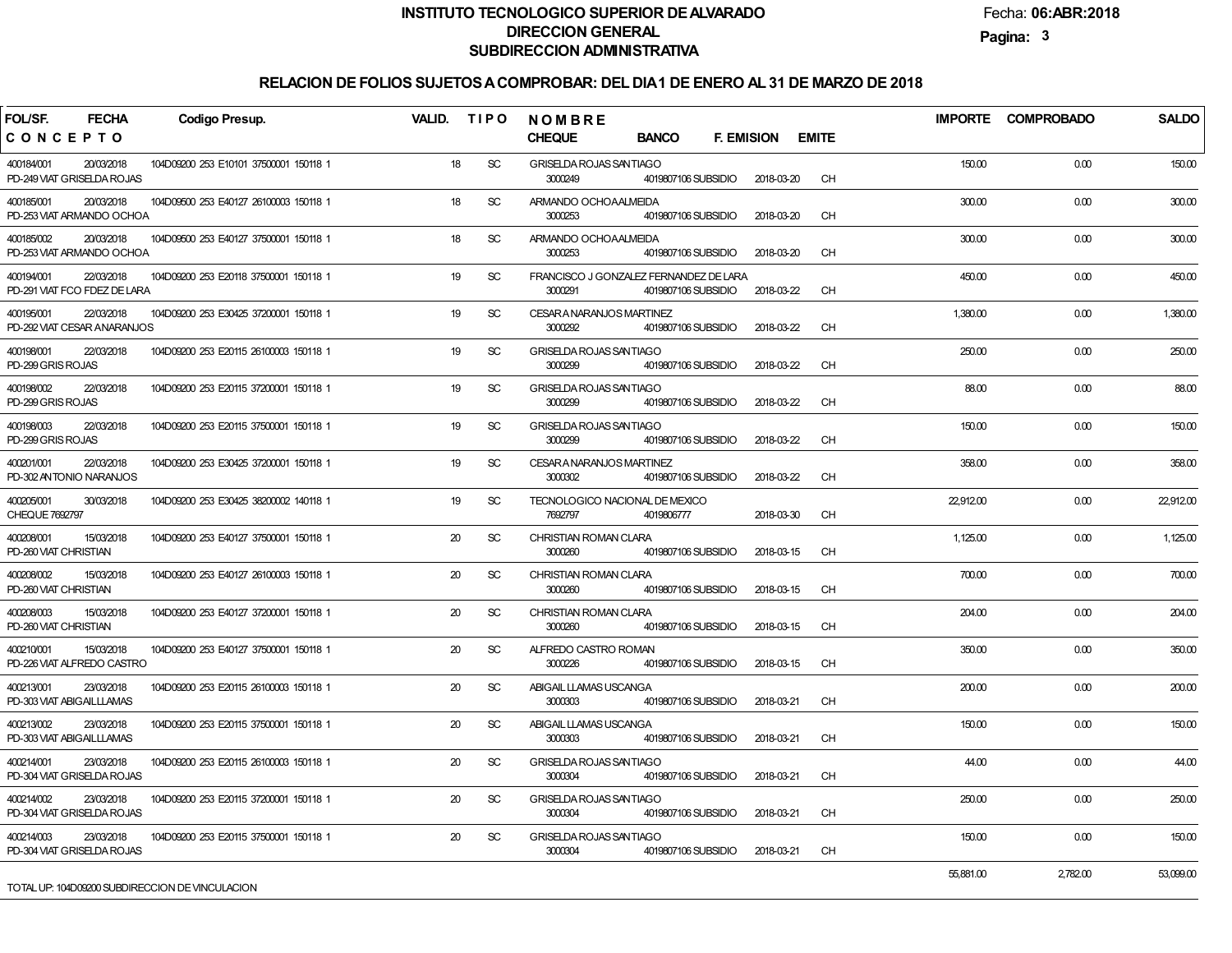Fecha:**06:ABR:2018**

**Pagina:4**

| FOL/SF.<br><b>FECHA</b>                                             | <b>Codigo Presup.</b>                  | VALID.         | <b>TIPO</b>   | NOMBRE                                                              |                   |              | <b>IMPORTE</b> | <b>COMPROBADO</b> | <b>SALDO</b> |
|---------------------------------------------------------------------|----------------------------------------|----------------|---------------|---------------------------------------------------------------------|-------------------|--------------|----------------|-------------------|--------------|
| CONCEPTO                                                            |                                        |                |               | <b>CHEQUE</b><br><b>BANCO</b>                                       | <b>F. EMISION</b> | <b>EMITE</b> |                |                   |              |
| 400001/002<br>11/01/2018<br>PD-23 ENE VIAT ALEJANDRO GARCIAFERRANDO | 104D09300 253 E10101 37500001 150118 1 | $\mathbf{1}$   | <b>SC</b>     | ALEJANDRO GARCIA FERRANDO<br>1000023<br>4019807106 SUBSIDIO         | 2018-01-11        | <b>CH</b>    | 9,900.00       | 7,040.60          | 2,859.40     |
| 400048/001<br>31/01/2018<br>CHEQUE 7692736                          | 104D09300 253 E10102 39200001 140118 1 | $\overline{4}$ | <b>SC</b>     | CARLOS IVAN CARMONA MORALES<br>7692736<br>4019806777                | 2018-01-31        | <b>CH</b>    | 39,100.00      | 0.00              | 39,100.00    |
| 400061/001<br>02/02/2018<br>PD-37 VIAT ANASTACIA BENITEZ            | 104D09300 253 E40127 37500001 150118 1 | 9              | <b>SC</b>     | ANASTACIA BENITEZ MOLINA<br>2000037<br>4019807106 SUBSIDIO          | 2018-02-02        | <b>CH</b>    | 1,056.00       | 1,017.00          | 39.00        |
| 400077/001<br>23/02/2018<br>PD-192 VIAT ALEJANDRO FERRANDO          | 104D09300 253 E10102 37500001 150118 1 | 12             | <b>SC</b>     | ALEJANDRO GARCIA FERRANDO<br>2000192<br>4019807106 SUBSIDIO         | 2018-02-23        | <b>CH</b>    | 400.00         | 0.00              | 400.00       |
| 400077/002<br>23/02/2018<br>PD-192 VIAT ALEJANDRO FERRANDO          | 104D09300 253 E10102 37200001 150118 1 | 12             | <b>SC</b>     | ALEJANDRO GARCIA FERRANDO<br>2000192<br>4019807106 SUBSIDIO         | 2018-02-23        | <b>CH</b>    | 1,900.00       | 0.00              | 1,900.00     |
| 400077/003<br>23/02/2018<br>PD-192 VIAT ALEJANDRO FERRANDO          | 104D09300 253 E10102 37900001 150118 1 | 12             | <b>SC</b>     | ALEJANDRO GARCIA FERRANDO<br>2000192<br>4019807106 SUBSIDIO         | 2018-02-23        | <b>CH</b>    | 600.00         | 0.00              | 600.00       |
| 400097/001<br>27/02/2018<br>PD-229 VIAT BARTOLO MTZ                 | 104D09300 253 E40127 26100003 150118 1 | 12             | <b>SC</b>     | <b>BARTOLO MARTINEZ HERNANDEZ</b><br>2000229<br>4019807106 SUBSIDIO | 2018-02-27        | <b>CH</b>    | 600.00         | 0.00              | 600.00       |
| 400097/002<br>27/02/2018<br>PD-229 VIAT BARTOLO MTZ                 | 104D09300 253 E40127 37500001 150118 1 | 12             | <b>SC</b>     | <b>BARTOLO MARTINEZ HERNANDEZ</b><br>2000229<br>4019807106 SUBSIDIO | 2018-02-27        | <b>CH</b>    | 1,440.00       | 0.00              | 1,440.00     |
| 400097/003<br>27/02/2018<br>PD-229 VIAT BARTOLO MTZ                 | 104D09300 253 E40127 37200001 150118 1 | 12             | <b>SC</b>     | <b>BARTOLO MARTINEZ HERNANDEZ</b><br>2000229<br>4019807106 SUBSIDIO | 2018-02-27        | <b>CH</b>    | 210.00         | 0.00              | 210.00       |
| 400112/001<br>28/02/2018<br><b>CHEQUE 7692757</b>                   | 104D09300 253 E10102 39200001 140118 1 | 13             | <b>SC</b>     | CARLOS IVAN CARMONA MORALES<br>7692757<br>4019806777                | 2018-02-28        | <b>CH</b>    | 330.00         | 0.00              | 330.00       |
| 400123/001<br>06/03/2018<br>PD-91 VIAT ANASTACIA BENITEZ            | 104D09300 253 E40127 26100003 150118 1 | 14             | <b>SC</b>     | ANASTACIA BENITEZ MOLINA<br>3000091<br>4019807106 SUBSIDIO          | 2018-03-06        | <b>CH</b>    | 528.00         | 0.00              | 528.00       |
| 400123/002<br>06/03/2018<br>PD-91 VIAT ANASTACIA BENITEZ            | 104D09300 253 E40127 37900001 150118 1 | 14             | <b>SC</b>     | ANASTACIA BENITEZ MOLINA<br>3000091<br>4019807106 SUBSIDIO          | 2018-03-06        | <b>CH</b>    | 360.00         | 0.00              | 360.00       |
| 400123/003<br>06/03/2018<br>PD-91 VIAT ANASTACIA BENITEZ            | 104D09300 253 E40127 37200001 150118 1 | 14             | <b>SC</b>     | ANASTACIA BENITEZ MOLINA<br>3000091<br>4019807106 SUBSIDIO          | 2018-03-06        | <b>CH</b>    | 100.00         | 0.00              | 100.00       |
| 400125/001<br>06/03/2018<br>PD-94 VIAT CHRISTIAN ROMAN              | 104D09300 253 E10101 37500001 150118 1 | 14             | <b>SC</b>     | CHRISTIAN ROMAN CLARA<br>3000094<br>4019807106 SUBSIDIO             | 2018-03-06        | <b>CH</b>    | 300.00         | 0.00              | 300.00       |
| 400126/001<br>06/03/2018<br>PD-95 VIAR ALEJANDRO FERRANDO           | 104D09300 253 E10102 37200001 150118 1 | 14             | <b>SC</b>     | ALEJANDRO GARCIA FERRANDO<br>3000095<br>4019807106 SUBSIDIO         | 2018-03-06        | <b>CH</b>    | 1,400.00       | 0.00              | 1,400.00     |
| 400126/002<br>06/03/2018<br>PD-95 VIAR ALEJANDRO FERRANDO           | 104D09300 253 E10102 37500001 150118 1 | 14             | <b>SC</b>     | ALEJANDRO GARCIA FERRANDO<br>3000095<br>4019807106 SUBSIDIO         | 2018-03-06        | <b>CH</b>    | 1,000.00       | 0.00              | 1,000.00     |
| 400126/003<br>06/03/2018<br>PD-95 VIAR ALEJANDRO FERRANDO           | 104D09300 253 E10102 37900001 150118 1 | 14             | <b>SC</b>     | ALEJANDRO GARCIA FERRANDO<br>3000095<br>4019807106 SUBSIDIO         | 2018-03-06        | <b>CH</b>    | 500.00         | 0.00              | 500.00       |
| 400129/001<br>07/03/2018<br>PD-106 VIAT CHRISTIAN ROMAN             | 104D09300 253 E10311 37500001 150118 1 | 14             | <sub>SC</sub> | CHRISTIAN ROMAN CLARA<br>3000106<br>4019807106 SUBSIDIO             | 2018-03-07        | <b>CH</b>    | 150.00         | 0.00              | 150.00       |
| 400129/002<br>07/03/2018<br>PD-106 VIAT CHRISTIAN ROMAN             | 104D09300 253 E10311 26100003 150118 1 | 14             | <b>SC</b>     | CHRISTIAN ROMAN CLARA<br>3000106<br>4019807106 SUBSIDIO             | 2018-03-07        | <b>CH</b>    | 300.00         | 0.00              | 300.00       |
| 400129/003<br>07/03/2018<br>PD-106 VIAT CHRISTIAN ROMAN             | 104D09300 253 E10311 37200001 150118 1 | 14             | <b>SC</b>     | CHRISTIAN ROMAN CLARA<br>3000106<br>4019807106 SUBSIDIO             | 2018-03-07        | <b>CH</b>    | 44.00          | 0.00              | 44.00        |
| 09/03/2018<br>400159/001<br>PD-147 VIAT KARLA SOTO                  | 104D09300 253 E40127 29400001 150118 1 | 17             | <b>SC</b>     | NUBIAYAVE GOMEZ FIGUEROA<br>3000148<br>4019807106 SUBSIDIO          | 2018-03-09        | <b>CH</b>    | 5,910.00       | 0.00              | 5,910.00     |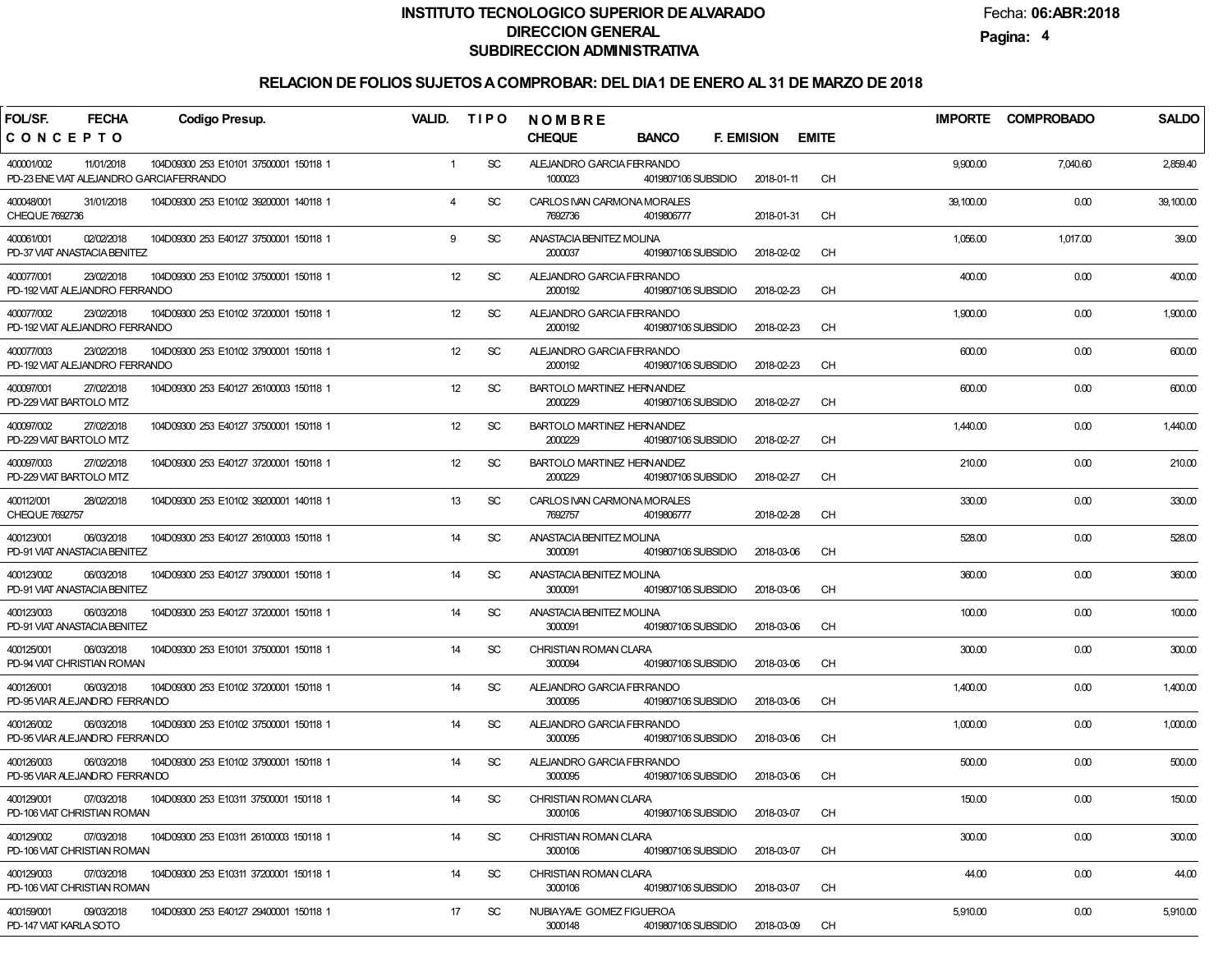Fecha:**06:ABR:2018**

**Pagina:5**

## **RELACION DE FOLIOS SUJETOS A COMPROBAR: DEL DIA 1 DE ENERO AL 31 DE MARZO DE 2018**

| FOL/SF.<br>CONCEPTO          | <b>FECHA</b>                             | <b>Codigo Presup.</b>                             | VALID. | <b>TIPO</b>   | NOMBRE<br><b>CHEQUE</b><br><b>F. EMISION</b><br><b>BANCO</b>   |            | <b>EMITE</b> | <b>IMPORTE</b> | <b>COMPROBADO</b> | <b>SALDO</b> |
|------------------------------|------------------------------------------|---------------------------------------------------|--------|---------------|----------------------------------------------------------------|------------|--------------|----------------|-------------------|--------------|
| 400178/001                   | 15/03/2018<br>PD-224 VIAT GUSTAVO ALONSO | 104D09300 253 E40127 26100003 150118 1            | 18     | <sub>SC</sub> | ANGEL GUSTAVO ALONSO ZAMUDIO<br>3000224<br>4019807106 SUBSIDIO | 2018-03-15 | <b>CH</b>    | 250.00         | 0.00              | 250.00       |
| 400204/001                   | 22/03/2018<br>PD-307 ALEJANDRO FERRANDO  | 104D09300 253 E10102 37200001 150118 1            | 19     | <sub>SC</sub> | ALEJANDRO GARCIA FERRANDO<br>4019807106 SUBSIDIO<br>3000307    | 2018-03-22 | <b>CH</b>    | 1,900.00       | 0.00              | 1,900.00     |
| 400204/002                   | 22/03/2018<br>PD-307 ALEJANDRO FERRANDO  | 104D09300 253 E10102 37500001 150118 1            | 19     | <sub>SC</sub> | ALEJANDRO GARCIA FERRANDO<br>4019807106 SUBSIDIO<br>3000307    | 2018-03-22 | <b>CH</b>    | 400.00         | 0.00              | 400.00       |
| 400204/003                   | 22/03/2018<br>PD-307 ALEJANDRO FERRANDO  | 104D09300 253 E10102 37900001 150118 1            | 19     | <b>SC</b>     | ALEJANDRO GARCIA FERRANDO<br>4019807106 SUBSIDIO<br>3000307    | 2018-03-22 | <b>CH</b>    | 600.00         | 0.00              | 600.00       |
| 400206/001<br>CHEQUE 7692802 | 30/03/2018                               | 104D09300 253 E10102 39200001 140118 1            | 19     | <b>SC</b>     | MANUEL CERVANTES UTRERA<br>7692802<br>4019806777               | 2018-03-30 | CH           | 44,681.00      | 0.00              | 44,681.00    |
| 400216/001<br>PD-184         | 13/03/2018                               | 104D09300 253 E10311 26100003 150118 1            | 20     | <b>SC</b>     | ANGEL GUSTAVO ALONSO ZAMUDIO<br>4019807106 SUBSIDIO<br>3000184 | 2018-03-13 | <b>CH</b>    | 240.00         | 0.00              | 240.00       |
| 400216/002<br>PD-184         | 13/03/2018                               | 104D09300 253 E10311 37900001 150118 1            | 20     | <b>SC</b>     | ANGEL GUSTAVO ALONSO ZAMUDIO<br>4019807106 SUBSIDIO<br>3000184 | 2018-03-13 | <b>CH</b>    | 150.00         | 0.00              | 150.00       |
|                              |                                          | TOTAL LIB-104D00200 SLIBDIDECCION DE DI ANEACIONI |        |               |                                                                |            |              | 114,349.00     | 8,057.60          | 106,291.40   |

TOTAL UP: 104D09300 SUBDIRECCION DE PLANEACION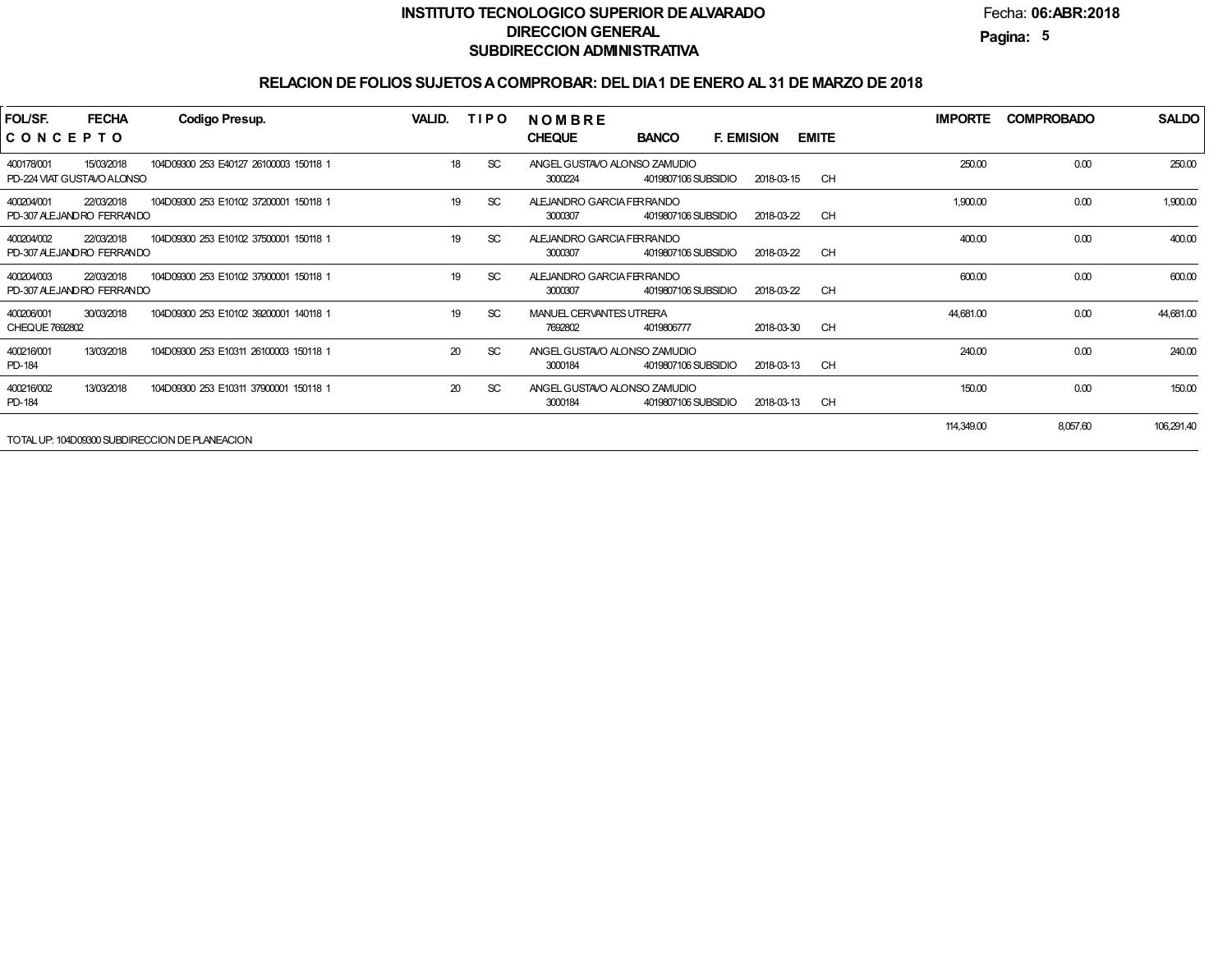Fecha:**06:ABR:2018**

**Pagina:6**

| FOL/SF.<br><b>FECHA</b><br><b>Codigo Presup.</b>                                                      | VALID.         | <b>TIPO</b> | <b>NOMBRE</b>                                                          |                                   | <b>IMPORTE</b> | <b>COMPROBADO</b> | <b>SALDO</b> |
|-------------------------------------------------------------------------------------------------------|----------------|-------------|------------------------------------------------------------------------|-----------------------------------|----------------|-------------------|--------------|
| CONCEPTO                                                                                              |                |             | <b>CHEQUE</b><br><b>BANCO</b>                                          | <b>F. EMISION</b><br><b>EMITE</b> |                |                   |              |
| 400005/001<br>17/01/2018<br>104D09400 253 E10313 26100003 150118 1<br>PD-50 ENE VIAT ISRAEL ROBLES    | $\mathbf{1}$   | <b>SC</b>   | <b>ISRAEL ROBLES HERNANDEZ</b><br>1000050<br>4019807106 SUBSIDIO       | CH<br>2018-01-17                  | 1,800.00       | 0.00              | 1,800.00     |
| 19/01/2018<br>400008/001<br>104D09400 253 E10313 26100003 150118 1<br>PD-63 ENE VIAT KENIA SEQUEDA    | 1              | <b>SC</b>   | KENIAYARED SEQUEDASANCHEZ<br>1000063<br>4019807106 SUBSIDIO            | CH<br>2018-01-19                  | 900.00         | 804.00            | 96.00        |
| 19/01/2018<br>104D09400 253 E10313 26100003 150118 1<br>400009/001<br>PD-64 ENE VIAT MIGUEL VICENTE   | $\mathbf{1}$   | <b>SC</b>   | MIGUEL VICENTE MOJICA<br>1000064<br>4019807106 SUBSIDIO                | CH<br>2018-01-19                  | 900.00         | 820.00            | 80.00        |
| 19/01/2018<br>104D09400 253 E40127 37200001 150118 1<br>400010/001<br>PD-70 ENE VIATICOS CHRISTIAN    | $\overline{2}$ | <b>SC</b>   | CHRISTIAN ROMAN CLARA<br>1000070<br>4019807106 SUBSIDIO                | CH<br>2018-01-19                  | 440.00         | 352.00            | 88.00        |
| 400010/002<br>19/01/2018<br>104D09400 253 E40127 26100003 150118 1<br>PD-70 ENE VIATICOS CHRISTIAN    | $\overline{2}$ | <b>SC</b>   | CHRISTIAN ROMAN CLARA<br>1000070<br>4019807106 SUBSIDIO                | CH<br>2018-01-19                  | 1,500.00       | 1,180.00          | 320.00       |
| 400012/001<br>19/01/2018<br>104D09400 253 E10313 26100003 150118 1<br>PD-74 VIAT KENIA Y SEQUEDA      | $\overline{2}$ | <b>SC</b>   | KENIAYARED SEQUEDASANCHEZ<br>1000074<br>4019807106 SUBSIDIO            | CH<br>2018-01-19                  | 900.00         | 154.00            | 746.00       |
| 400014/001<br>19/01/2018<br>104D09500 253 E40127 26100003 150118 1<br>PD-77 ENE VIAT ARMANDO LOBOS    | $\overline{2}$ | <b>SC</b>   | ARMANDO LOBOS VALDEZ<br>1000077<br>4019807106 SUBSIDIO                 | CH<br>2018-01-19                  | 1,400.00       | 0.00              | 1,400.00     |
| 400017/001<br>22/01/2018<br>104D09400 253 E10313 26100003 150118 1<br>PD-89 ENE VIAT MAYRA FIGUEROA   | $\overline{2}$ | <b>SC</b>   | <b>MAYRA FIGUEROAPRIETO</b><br>1000089<br>4019807106 SUBSIDIO          | CH<br>2018-01-22                  | 1,000.00       | 0.00              | 1,000.00     |
| 400020/001<br>22/01/2018<br>104D09400 253 E10313 26100003 150118 1<br>PD-92 VIAT JOSIMAR MUÑOZ        | $\overline{2}$ | <b>SC</b>   | JOSIMAR MUÑOZ DELGADO<br>1000092<br>4019807106 SUBSIDIO                | CH<br>2018-01-22                  | 200.00         | 0.00              | 200.00       |
| 400027/001<br>19/01/2018<br>104D09400 253 E10313 26100003 150118 1<br>PD-94 ENE VIAT ISRAEL ROBLES    | $\overline{2}$ | <b>SC</b>   | <b>ISRAEL ROBLES HERNANDEZ</b><br>1000094<br>4019807106 SUBSIDIO       | CH<br>2018-01-24                  | 1,800.00       | 0.00              | 1,800.00     |
| 400028/001<br>19/01/2018<br>104D09400 253 E10313 26100003 150118 1<br>PD-93 ENE VIAT GONZALO RGUEZ    | $\overline{2}$ | <b>SC</b>   | <b>GONZALO RODRIGUEZ BALLESTEROS</b><br>1000093<br>4019807106 SUBSIDIO | CH<br>2018-01-19                  | 1,800.00       | 0.00              | 1,800.00     |
| 400037/001<br>25/01/2018<br>104D09400 253 E10207 26100003 150118 1<br>PD-122 ENE VIAT ROGELIO REYNA   | $\overline{2}$ | <b>SC</b>   | ROGELIO REYNAVARGAS<br>1000122<br>4019807106 SUBSIDIO                  | CH<br>2018-01-25                  | 240.00         | 0.00              | 240.00       |
| 400042/002<br>29/01/2018<br>104D09400 253 E10102 37500001 150118 1<br>PD-131 ENE VIAT TLALIXCOYAN     | 3              | <b>SC</b>   | ABIGAIL LLAMAS USCANGA<br>1000131<br>4019807106 SUBSIDIO               | CH<br>2018-01-29                  | 150.00         | 100.00            | 50.00        |
| 400053/001<br>02/02/2018<br>104D09400 253 E10311 26100003 150118 1<br>PD-17 FEB CHRISTIAN ROMAN VIAT  | $\overline{7}$ | <b>SC</b>   | CHRISTIAN ROMAN CLARA<br>2000017<br>4019807106 SUBSIDIO                | CH<br>2018-02-02                  | 300.00         | 0.00              | 300.00       |
| 400053/002<br>02/02/2018<br>104D09400 253 E10311 37500001 150118 1<br>PD-17 FEB CHRISTIAN ROMAN VIAT  | $\overline{7}$ | <b>SC</b>   | CHRISTIAN ROMAN CLARA<br>2000017<br>4019807106 SUBSIDIO                | CH<br>2018-02-02                  | 225.00         | 0.00              | 225.00       |
| 400055/001<br>02/02/2018<br>104D09400 253 E10104 37500001 150118 1<br>PD-32 FEB 18 VIAT RENE SOTO     | $\overline{7}$ | <b>SC</b>   | RENE SOTO CANO<br>2000032<br>4019807106 SUBSIDIO                       | CH<br>2018-02-02                  | 75.00          | 0.00              | 75.00        |
| 400059/001<br>09/02/2018<br>104D09400 253 E10311 37500001 150118 1<br>PD-83 FEB 18 VIAT ISRAEL ROBLES | 8              | <b>SC</b>   | <b>ISRAEL ROBLES HERNANDEZ</b><br>4019807106 SUBSIDIO<br>2000083       | CH<br>2018-02-09                  | 1,500.00       | 0.00              | 1,500.00     |
| 400062/001<br>08/02/2018<br>104D09400 253 E10105 37500001 150118 1<br>PD-72 VIAT MARIELA CALDELAS     | 9              | SC          | MARIELA CALDELAS SOSA<br>2000072<br>4019807106 SUBSIDIO                | <b>CH</b><br>2018-02-08           | 300.00         | 197.50            | 102.50       |
| 400062/002<br>08/02/2018<br>104D09400 253 E10105 37200001 150118 1<br>PD-72 VIAT MARIELA CALDELAS     | 9              | <b>SC</b>   | MARIELA CALDELAS SOSA<br>2000072<br>4019807106 SUBSIDIO                | <b>CH</b><br>2018-02-08           | 200.00         | 154.00            | 46.00        |
| 23/02/2018<br>400078/003<br>104D09400 253 E40127 37900001 150118 1<br>PD-193 VIAT JOSE JUAN CALVA     | 12             | <b>SC</b>   | JOSE JUAN CALVASALDAÑA<br>20001993<br>4019807106 SUBSIDIO              | <b>CH</b><br>2018-02-23           | 500.00         | 379.41            | 120.59       |
| 23/02/2018<br>400079/001<br>104D09500 253 E40127 26100003 150118 1<br>PD-199 VIAT NUBIA GOMEZ         | 12             | <b>SC</b>   | NUBIAYAVE GOMEZ FIGUEROA<br>2000199<br>4019807106 SUBSIDIO             | CH<br>2018-02-23                  | 700.00         | 0.00              | 700.00       |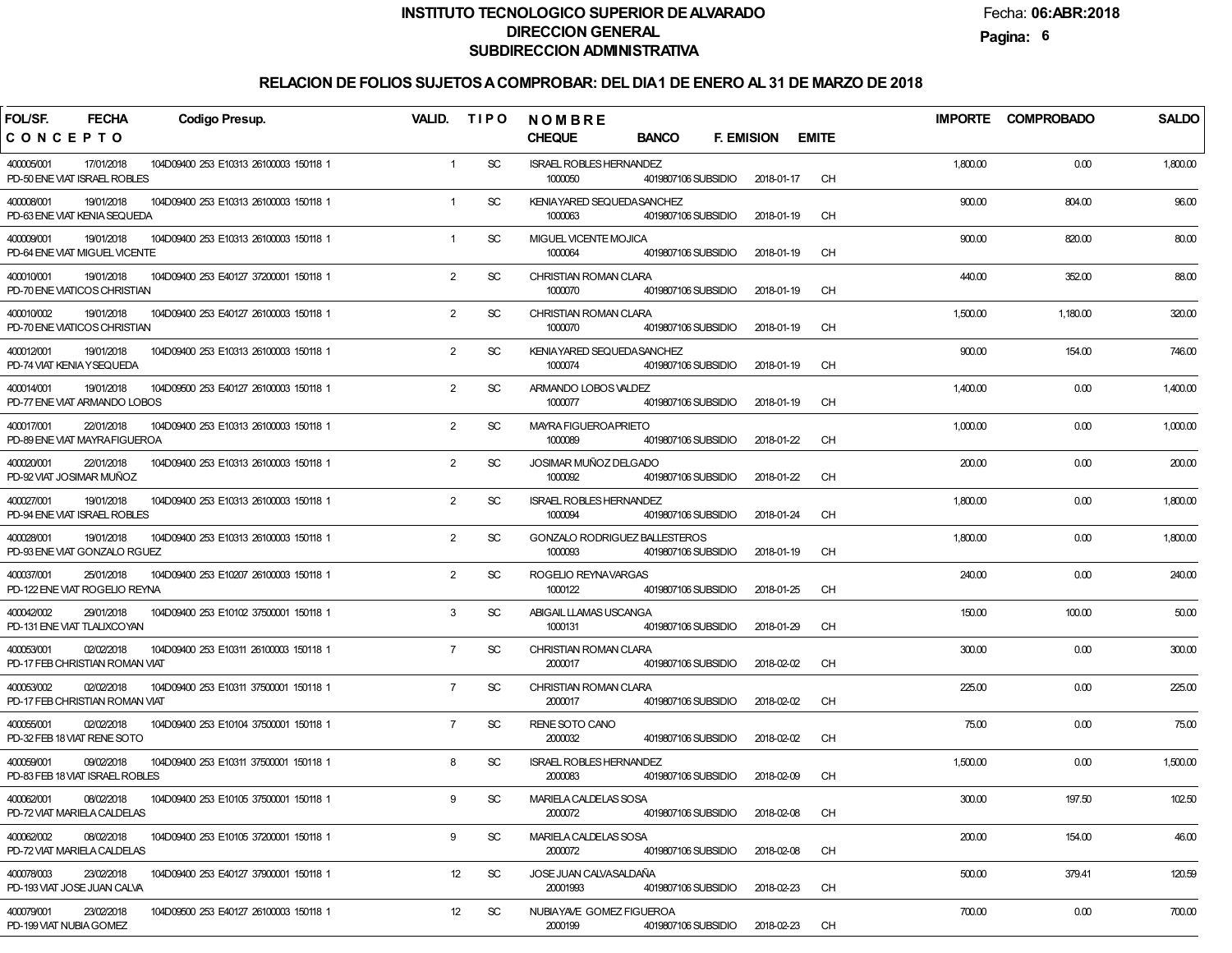Fecha:**06:ABR:2018**

**Pagina:7**

| FOL/SF.<br><b>FECHA</b>                                       | <b>Codigo Presup.</b>                  | VALID. | <b>TIPO</b> | <b>NOMBRE</b>                                                         |                                   |           | <b>IMPORTE</b> | <b>COMPROBADO</b> | <b>SALDO</b> |
|---------------------------------------------------------------|----------------------------------------|--------|-------------|-----------------------------------------------------------------------|-----------------------------------|-----------|----------------|-------------------|--------------|
| CONCEPTO                                                      |                                        |        |             | <b>CHEQUE</b><br><b>BANCO</b>                                         | <b>F. EMISION</b><br><b>EMITE</b> |           |                |                   |              |
| 400079/002<br>23/02/2018<br>PD-199 VIAT NUBIA GOMEZ           | 104D09500 253 E40127 37500001 150118 1 | 12     | <b>SC</b>   | NUBIAYAVE GOMEZ FIGUEROA<br>2000199<br>4019807106 SUBSIDIO            | 2018-02-23                        | <b>CH</b> | 500.00         | 0.00              | 500.00       |
| 400081/001<br>26/02/2018<br>PD-202 VIAT ESTELA ARTIGAS        | 104D09400 253 E10101 26100003 150118 1 | 12     | <b>SC</b>   | ESTELAARTIGAS RODRIGUEZ<br>2000202<br>4019807106 SUBSIDIO             | 2018-02-26                        | <b>CH</b> | 350.00         | 0.00              | 350.00       |
| 26/02/2018<br>400082/001<br>PD-203 VIAT PABLO DE LALLAVE      | 104D09400 253 E40127 26100003 150118 1 | 12     | <b>SC</b>   | PABLO DE LA LLAVE MARCIAL<br>4019807106 SUBSIDIO<br>2000203           | 2018-02-26                        | <b>CH</b> | 360.00         | 0.00              | 360.00       |
| 400084/001<br>26/02/2018<br>PD-205 VIAT SIDNEY TOLEDO         | 104D09400 253 E40127 26100003 150118 1 | 12     | <b>SC</b>   | SIDNEY RENE TOLEDO MARTINEZ<br>2000205<br>4019807106 SUBSIDIO         | 2018-02-26                        | <b>CH</b> | 360.00         | 0.00              | 360.00       |
| 400085/001<br>26/02/2018<br>PD-206 VIAT GUZTAVO ZAMORANO      | 104D09400 253 E40127 26100003 150118 1 | 12     | <b>SC</b>   | GUSTAVI ZAMORANO GRANDA<br>2000206<br>4019807106 SUBSIDIO             | 2018-02-26                        | <b>CH</b> | 240.00         | 0.00              | 240.00       |
| 400087/001<br>26/02/2018<br>PD-208 VIAT FCO TORRES            | 104D09400 253 E40127 26100003 150118 1 | 12     | <b>SC</b>   | FRANCISCO JAMER TORRES ANDRADE<br>2000208<br>4019807106 SUBSIDIO      | 2018-02-26                        | <b>CH</b> | 240.00         | 0.00              | 240.00       |
| 400088/001<br>26/02/2018<br>PD-209 VIAT FCO MAYORGA           | 104D09400 253 E40127 26100003 150118 1 | 12     | <b>SC</b>   | FRANCISCO FERNANDO MAYORGA GUITTINS<br>2000209<br>4019807106 SUBSIDIO | 2018-02-26                        | <b>CH</b> | 240.00         | 0.00              | 240.00       |
| 400091/001<br>26/02/2018<br>PD-212 VIAT FCO MAYORGA           | 104D09400 253 E40127 26100003 150118 1 | 12     | <b>SC</b>   | FRANCISCO FERNANDO MAYORGA GUITTINS<br>2000212<br>4019807106 SUBSIDIO | 2018-02-26                        | <b>CH</b> | 360.00         | 0.00              | 360.00       |
| 400092/001<br>26/02/2018<br>PD-214 VIAT GAMALIEL              | 104D09400 253 E40127 26100003 150118 1 | 12     | <b>SC</b>   | <b>GAMALIEL REYES DEVIA</b><br>2000214<br>4019807106 SUBSIDIO         | 2018-02-26                        | <b>CH</b> | 224.00         | 0.00              | 224.00       |
| 400101/001<br>27/02/2018<br>PD-243 VIAT DIONISIO PEREZ        | 104D09400 253 E40127 26100003 150118 1 | 12     | <b>SC</b>   | <b>DIONISIO PEREZ PEREZ</b><br>2000243<br>4019807106 SUBSIDIO         | 2018-02-27                        | <b>CH</b> | 180.00         | 0.00              | 180.00       |
| 400103/001<br>27/02/2018<br>PD-245 VIAT GERARDO IVANHOE       | 104D09400 253 E40127 26100003 150118 1 | 12     | SC          | <b>GERARDO IVANHOE CARVAJAL</b><br>2000245<br>4019807106 SUBSIDIO     | 2018-02-27                        | <b>CH</b> | 180.00         | 0.00              | 180.00       |
| 400105/001<br>28/02/2018<br>PD-248 VIAT PABLO DE LALLAVE      | 104D09400 253 E10209 38300001 150118 1 | 12     | SC          | PABLO DE LA LLAVE MARCIAL<br>2000248<br>4019807106 SUBSIDIO           | 2018-02-28                        | <b>CH</b> | 3,150.00       | 0.00              | 3,150.00     |
| 400106/001<br>28/02/2018<br>PD249 GONZALO                     | 104D09400 253 E10209 38300001 150118 1 | 12     | SC          | GONZALO RODRIGUEZ BALLESTEROS<br>2000249<br>4019807106 SUBSIDIO       | 2018-02-28                        | <b>CH</b> | 5,000.00       | 0.00              | 5,000.00     |
| 27/02/2018<br>400109/001<br>PD-242 VIAT ABIGAILLLAMAS         | 104D09400 253 E10102 26100003 150118 1 | 13     | SC          | ABIGAIL LLAMAS USCANGA<br>2000242<br>4019807106 SUBSIDIO              | 2018-02-27                        | <b>CH</b> | 200.00         | 0.00              | 200.00       |
| 400109/002<br>27/02/2018<br>PD-242 VIAT ABIGAILLLAMAS         | 104D09400 253 E10102 37500001 150118 1 | 13     | <b>SC</b>   | ABIGAIL LLAMAS USCANGA<br>2000242<br>4019807106 SUBSIDIO              | 2018-02-27                        | <b>CH</b> | 150.00         | 0.00              | 150.00       |
| 01/03/2018<br>400115/001<br>PD-27 VIAT ELENA GLEZ             | 104D09400 253 E40127 26100003 150118 1 | 14     | <b>SC</b>   | ELENA GUADALUPE GO NZALEZ FEÑA<br>3000027<br>4019807106 SUBSIDIO      | 2018-03-01                        | <b>CH</b> | 240.00         | 0.00              | 240.00       |
| 400116/001<br>01/03/2018<br>PD-36 VIAT JUAN GALINDO           | 104D09400 253 E10311 37500001 150118 1 | 14     | SC          | JUAN ANTONIO GARCIA COBOS<br>4019807106 SUBSIDIO<br>3000036           | 2018-03-02                        | <b>CH</b> | 1,050.00       | 0.00              | 1,050.00     |
| 400116/002<br>01/03/2018<br>PD-36 VIAT JUAN GALINDO           | 104D09400 253 E10311 37200001 150118 1 | 14     | <b>SC</b>   | JUAN ANTONIO GARCIA COBOS<br>3000036<br>4019807106 SUBSIDIO           | 2018-03-02                        | CH        | 100.00         | 0.00              | 100.00       |
| 400116/003<br>01/03/2018<br>PD-36 VIAT JUAN GALINDO           | 104D09400 253 E10311 37900001 150118 1 | 14     | <b>SC</b>   | JUAN ANTONIO GARCIA COBOS<br>3000036<br>4019807106 SUBSIDIO           | 2018-03-02                        | CH        | 1,200.00       | 0.00              | 1,200.00     |
| 02/03/2018<br>400118/001<br>PD-41 VIAT ALFONSO ROSAS ESCOBEDO | 104D09400 253 E10311 38300001 150118 1 | 14     | <b>SC</b>   | ALFONSO ROSAS ESCOBEDO<br>3000041<br>4019807106 SUBSIDIO              | 2018-03-02                        | CH        | 1,800.00       | 0.00              | 1,800.00     |
| 06/03/2018<br>400121/001<br>PD-82 VIAT JAIME CONTRERAS        | 104D09400 253 E40127 37500001 150118 1 | 14     | <b>SC</b>   | JAIME CONTRERAS ROMERO<br>3000082<br>4019807106 SUBSIDIO              | 2018-03-06                        | CН        | 4,160.00       | 0.00              | 4,160.00     |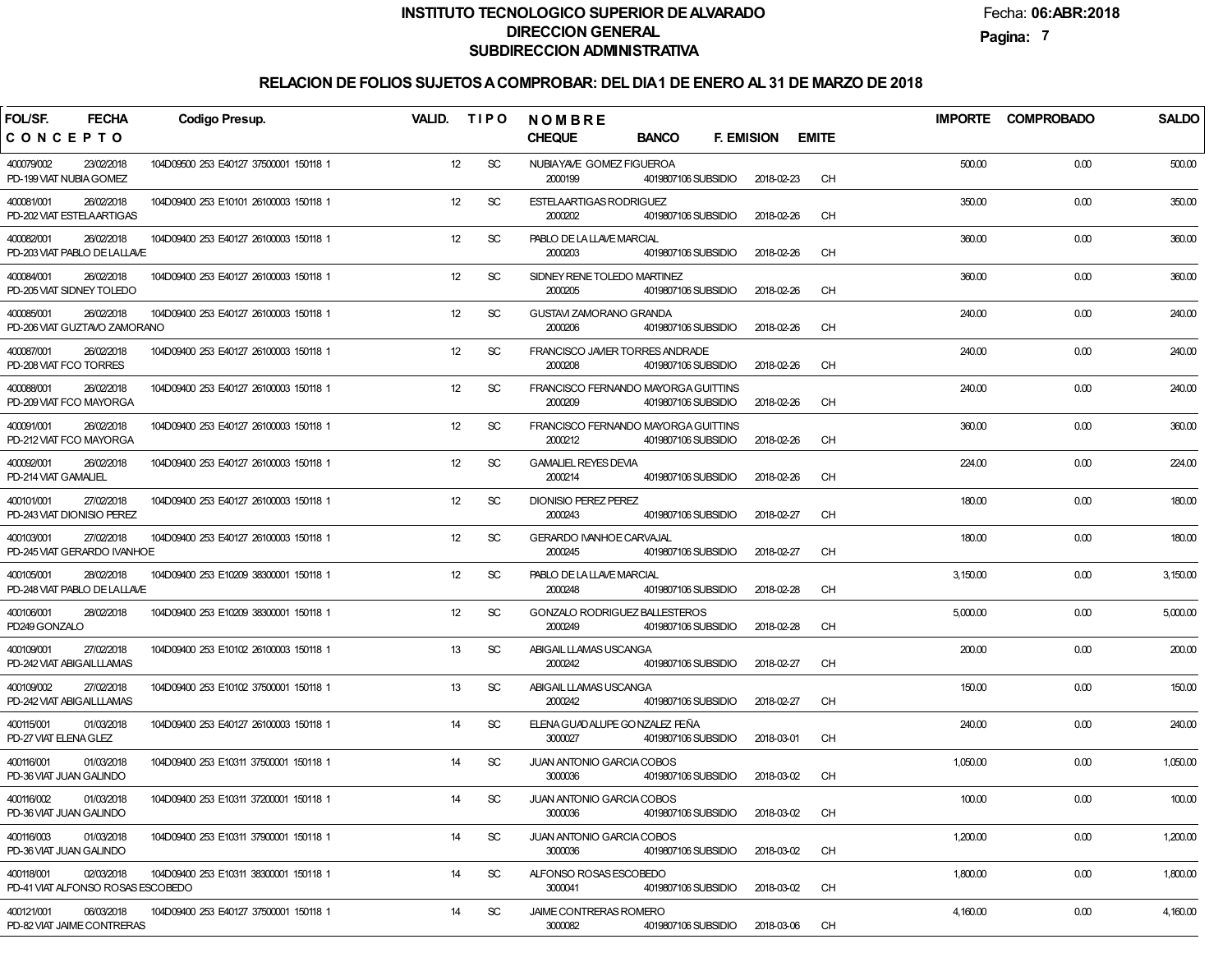Fecha:**06:ABR:2018**

**Pagina:8**

| FOL/SF.                                     | <b>FECHA</b> | <b>Codigo Presup.</b>                  | <b>VALID.</b> |    | <b>TIPO</b> | NOMBRE                                                                                 |              |           |          | IMPORTE COMPROBADO | <b>SALDO</b> |
|---------------------------------------------|--------------|----------------------------------------|---------------|----|-------------|----------------------------------------------------------------------------------------|--------------|-----------|----------|--------------------|--------------|
| CONCEPTO                                    |              |                                        |               |    |             | <b>CHEQUE</b><br><b>BANCO</b><br><b>F. EMISION</b>                                     | <b>EMITE</b> |           |          |                    |              |
| 400121/002<br>PD-82 VIAT JAIME CONTRERAS    | 06/03/2018   | 104D09400 253 E40127 37200001 150118 1 |               | 14 | <b>SC</b>   | JAIME CONTRERAS ROMERO<br>3000082<br>4019807106 SUBSIDIO<br>2018-03-06                 |              | <b>CH</b> | 4,256.00 | 0.00               | 4,256.00     |
| 400122/001<br>PD-88 VIAT CRISTHIAN VILLEGAS | 06/03/2018   | 104D09400 253 E10101 26100003 150118 1 |               | 14 | <b>SC</b>   | <b>CRISTHIAN VILLEGAS GARCIA</b><br>3000088<br>4019807106 SUBSIDIO<br>2018-03-06       |              | <b>CH</b> | 200.00   | 0.00               | 200.00       |
| 400127/001<br>PD-103 VIAT ERIC MOLINA       | 07/03/2018   | 104D09400 253 E40127 37500001 150118 1 |               | 14 | <b>SC</b>   | ERIC IVAN MOLINA GUZMAN<br>3000103<br>4019807106 SUBSIDIO<br>2018-03-07                |              | <b>CH</b> | 300.00   | 0.00               | 300.00       |
| 400128/001<br>PD-104 VIAT SANTILLAN         | 07/03/2018   | 104D09400 253 E10311 26100003 150118 1 |               | 14 | <b>SC</b>   | <b>GUADALUPE SANTILLAN FERREIRA</b><br>3000104<br>4019807106 SUBSIDIO<br>2018-03-07    |              | <b>CH</b> | 180.00   | 0.00               | 180.00       |
| 400128/002<br>PD-104 VIAT SANTILLAN         | 07/03/2018   | 104D09400 253 E10311 37200001 150118 1 |               | 14 | <b>SC</b>   | <b>GUADALUPE SANTILLAN FERREIRA</b><br>3000104<br>4019807106 SUBSIDIO<br>2018-03-07    |              | <b>CH</b> | 44.00    | 0.00               | 44.00        |
| 400131/001<br>PD-122 VIAT FCO GUITTINS      | 08/03/2018   | 104D09400 253 E10104 26100003 150118 1 |               | 15 | <b>SC</b>   | FRANCISCO FERNANDO MAYORGA GUITTINS<br>3000122<br>4019807106 SUBSIDIO<br>2018-03-08    |              | <b>CH</b> | 240.00   | 0.00               | 240.00       |
| 400131/002<br>PD-122 VIAT FCO GUITTINS      | 08/03/2018   | 104D09400 253 E10104 37500001 150118 1 |               | 15 | <b>SC</b>   | FRANCISCO FERNANDO MAYORGA GUITTINS<br>2018-03-08<br>3000122<br>4019807106 SUBSIDIO    |              | <b>CH</b> | 150.00   | 0.00               | 150.00       |
| 400133/001<br>PD-124 VIAT OSCAR PEÑA        | 08/03/2018   | 104D09400 253 E10311 37200001 150118 1 |               | 15 | <b>SC</b>   | OSCAR LUIS PEÑA VALERIO<br>3000124<br>4019807106 SUBSIDIO<br>2018-03-08                |              | <b>CH</b> | 44.00    | 0.00               | 44.00        |
| 400133/002<br>PD-124 VIAT OSCAR PEÑA        | 08/03/2018   | 104D09400 253 E10311 37500001 150118 1 |               | 15 | <b>SC</b>   | OSCAR LUIS PEÑA VALERIO<br>3000124<br>4019807106 SUBSIDIO<br>2018-03-08                |              | <b>CH</b> | 750.00   | 0.00               | 750.00       |
| 400134/001<br>PD-125 VIAT EMMANUEL ZENEN    | 08/03/2018   | 104D09400 253 E10311 37200001 150118 1 |               | 15 | <b>SC</b>   | <b>EMMANUEL ZENEN RIVERABLAS</b><br>3000125<br>4019807106 SUBSIDIO<br>2018-03-08       |              | <b>CH</b> | 44.00    | 0.00               | 44.00        |
| 400134/002<br>PD-125 VIAT EMMANUEL ZENEN    | 08/03/2018   | 104D09400 253 E10311 26100003 150118 1 |               | 15 | <b>SC</b>   | <b>EMMANUEL ZENEN RIVERABLAS</b><br>3000125<br>4019807106 SUBSIDIO<br>2018-03-08       |              | <b>CH</b> | 750.00   | 0.00               | 750.00       |
| 400138/001<br>PD-151 VIAT ROCIO GLEZ        | 09/03/2018   | 104D09400 253 E40127 26100003 150118 1 |               | 16 | <b>SC</b>   | ROCIO DEL CARMEN GONZALEZ PARRA<br>3000151<br>4019807106 SUBSIDIO<br>2018-03-09        |              | <b>CH</b> | 1,500.00 | 0.00               | 1,500.00     |
| 400139/001<br>PD-154 VIAT ALFONDO ROSAS     | 09/03/2018   | 104D09400 253 E10311 37500001 150118 1 |               | 16 | <b>SC</b>   | ALFONSO ROSAS ESCOBEDO<br>3000154<br>4019807106 SUBSIDIO<br>2018-03-09                 |              | <b>CH</b> | 3,150.00 | 0.00               | 3,150.00     |
| 400139/002<br>PD-154 VIAT ALFONDO ROSAS     | 09/03/2018   | 104D09400 253 E10311 26100003 150118 1 |               | 16 | <b>SC</b>   | ALFONSO ROSAS ESCOBEDO<br>3000154<br>4019807106 SUBSIDIO<br>2018-03-09                 |              | <b>CH</b> | 600.00   | 0.00               | 600.00       |
| 400139/003<br>PD-154 VIAT ALFONDO ROSAS     | 09/03/2018   | 104D09400 253 E10311 37900001 150118 1 |               | 16 | <b>SC</b>   | ALFONSO ROSAS ESCOBEDO<br>3000154<br>4019807106 SUBSIDIO<br>2018-03-09                 |              | <b>CH</b> | 2,800.00 | 0.00               | 2,800.00     |
| 400143/001<br>PD-165 VIAT ROCIO GLEZ        | 12/03/2018   | 104D09400 253 E10311 26100003 150118 1 |               | 16 | <b>SC</b>   | ROCIO DEL CARMEN GONZALEZ PARRA<br>3000165<br>4019807106 SUBSIDIO<br>2018-03-12        |              | <b>CH</b> | 240.00   | 0.00               | 240.00       |
| 400143/002<br>PD-165 VIAT ROCIO GLEZ        | 12/03/2018   | 104D09400 253 E10311 37500001 150118 1 |               | 16 | <b>SC</b>   | ROCIO DEL CARMEN GONZALEZ PARRA<br>3000165<br>4019807106 SUBSIDIO<br>2018-03-12        |              | <b>CH</b> | 150.00   | 0.00               | 150.00       |
| 400144/001<br>PD-166 VIAT JUAN CALVA        | 12/03/2018   | 104D09400 253 E10311 37500001 150118 1 |               | 16 | <b>SC</b>   | JOSE JUAN CALVASALDAÑA<br>3000166<br>4019807106 SUBSIDIO<br>2018-03-12                 |              | CH        | 150.00   | 0.00               | 150.00       |
| 400146/001<br>PD-168 VIAT EMMANUEL ZENEN    | 12/03/2018   | 104D09400 253 E10311 37500001 150118 1 |               | 16 | <b>SC</b>   | EMMANUEL ZENEN RIVERABLAS<br>3000168<br>4019807106 SUBSIDIO<br>2018-03-12              |              | <b>CH</b> | 150.00   | 0.00               | 150.00       |
| 400147/001<br>PD-169 VIAT SANTILLAN         | 12/03/2018   | 104D09400 253 E10311 37500001 150118 1 |               | 16 | <b>SC</b>   | <b>GUADALUPE SANTILLAN FERREIRA</b><br>3000169<br>2018-03-12<br>4019807106 SUBSIDIO    |              | CH        | 150.00   | 0.00               | 150.00       |
| 400148/001<br>PD-172 VIAT FCO GLEZ DE LARA  | 12/03/2018   | 104D09200 253 E10311 37500001 150118 1 |               | 16 | <b>SC</b>   | FRANCISCO J GONZALEZ FERNANDEZ DE LARA<br>3000172<br>4019807106 SUBSIDIO<br>2018-03-12 |              | CH        | 150.00   | 0.00               | 150.00       |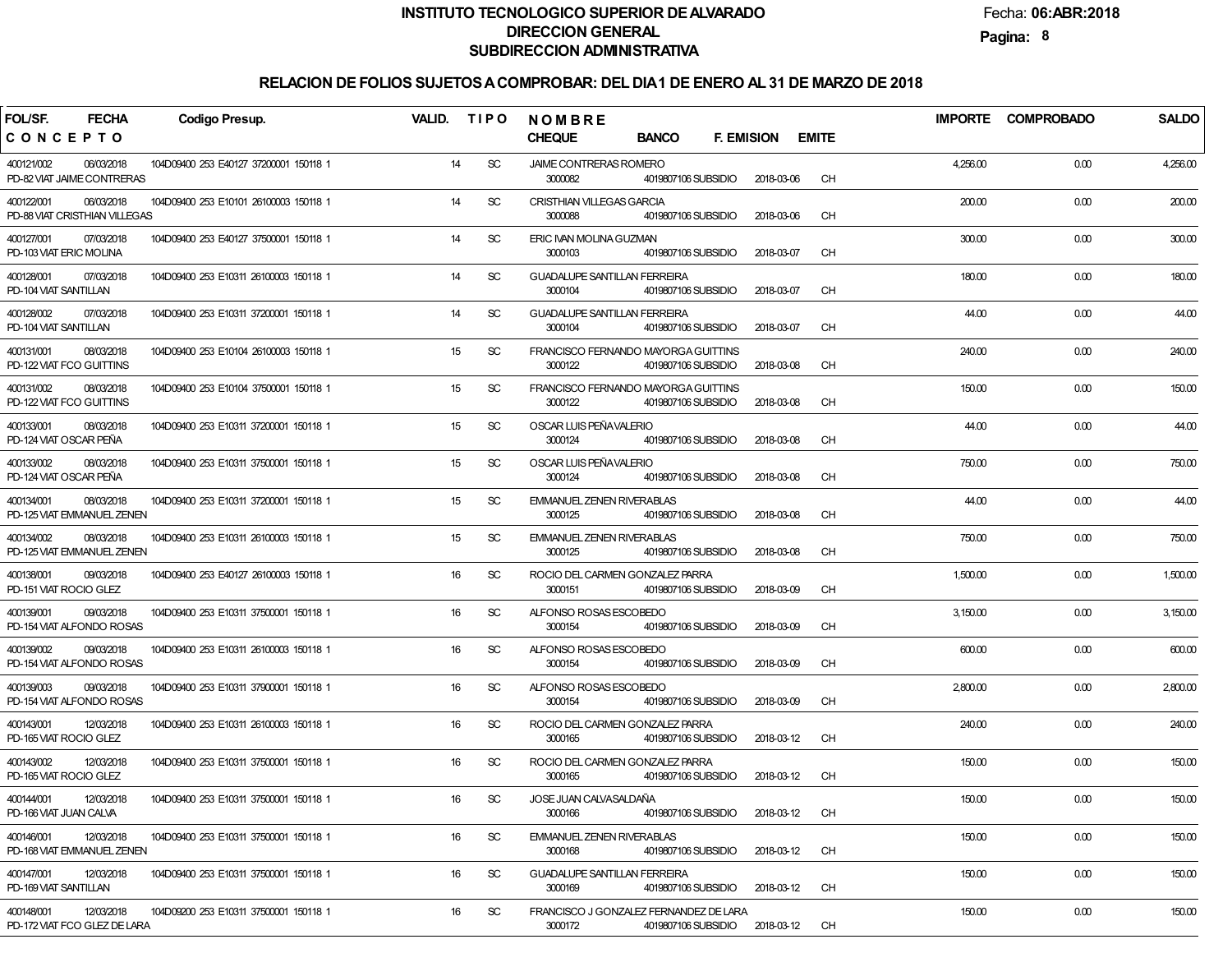Fecha:**06:ABR:2018**

**Pagina:9**

| FOL/SF.<br><b>FECHA</b>                                   | <b>Codigo Presup.</b>                  | VALID. | <b>TIPO</b>   | NOMBRE                                                             |                   |              | <b>IMPORTE</b> | <b>COMPROBADO</b> | <b>SALDO</b> |
|-----------------------------------------------------------|----------------------------------------|--------|---------------|--------------------------------------------------------------------|-------------------|--------------|----------------|-------------------|--------------|
| CONCEPTO                                                  |                                        |        |               | <b>CHEQUE</b><br><b>BANCO</b>                                      | <b>F. EMISION</b> | <b>EMITE</b> |                |                   |              |
| 12/03/2018<br>400149/001<br>PD-175 VIAT MARTIN HDEZ       | 104D09400 253 E10311 37500001 150118 1 | 16     | <b>SC</b>     | MARTIN HERNANDEZ ORDUÑA<br>3000175<br>4019807106 SUBSIDIO          | 2018-03-12        | <b>CH</b>    | 150.00         | 0.00              | 150.00       |
| 400151/001<br>12/03/2018<br>PD-177 VIAT ANAPEREZ          | 104D09400 253 E10311 37500001 150118 1 | 16     | <b>SC</b>     | ANA MARIAPEREZ MALDONADO<br>3000177<br>4019807106 SUBSIDIO         | 2018-03-12        | <b>CH</b>    | 150.00         | 0.00              | 150.00       |
| 12/03/2018<br>400153/001<br>PD-183 VIAT EMMANUEL ZENEN    | 104D09400 253 E10311 26100003 150118 1 | 16     | <b>SC</b>     | <b>EMMANUEL ZENEN RIVERABLAS</b><br>3000183<br>4019807106 SUBSIDIO | 2018-03-12        | <b>CH</b>    | 900.00         | 0.00              | 900.00       |
| 12/03/2018<br>400153/002<br>PD-183 VIAT EMMANUEL ZENEN    | 104D09400 253 E10311 37200001 150118 1 | 16     | <b>SC</b>     | <b>EMMANUEL ZENEN RIVERABLAS</b><br>3000183<br>4019807106 SUBSIDIO | 2018-03-12        | <b>CH</b>    | 300.00         | 0.00              | 300.00       |
| 12/03/2018<br>400153/003<br>PD-183 VIAT EMMANUEL ZENEN    | 104D09400 253 E10311 37500001 150118 1 | 16     | <b>SC</b>     | <b>EMMANUEL ZENEN RIVERABLAS</b><br>3000183<br>4019807106 SUBSIDIO | 2018-03-12        | <b>CH</b>    | 1,000.00       | 0.00              | 1,000.00     |
| 400156/001<br>05/03/2018<br>PD-62 MARIELA CALDELAS        | 104D09400 253 E10105 37500001 150118 1 | 17     | <b>SC</b>     | <b>MARIELA CALDELAS SOSA</b><br>3000062<br>4019807106 SUBSIDIO     | 2018-03-05        | <b>CH</b>    | 300.00         | 0.00              | 300.00       |
| 400156/002<br>05/03/2018<br>PD-62 MARIELA CALDELAS        | 104D09400 253 E10105 37200001 150118 1 | 17     | <b>SC</b>     | <b>MARIELA CALDELAS SOSA</b><br>3000062<br>4019807106 SUBSIDIO     | 2018-03-05        | <b>CH</b>    | 550.00         | 0.00              | 550.00       |
| 400156/003<br>05/03/2018<br>PD-62 MARIELA CALDELAS        | 104D09400 253 E10105 37900001 150118 1 | 17     | <b>SC</b>     | <b>MARIELA CALDELAS SOSA</b><br>3000062<br>4019807106 SUBSIDIO     | 2018-03-05        | <b>CH</b>    | 100.00         | 0.00              | 100.00       |
| 400158/001<br>08/03/2018<br>PD-128 VIAT JAIME SEGURA      | 104D09500 253 E40127 37500001 150118 1 | 17     | <b>SC</b>     | JAIMEANTONIO SEGURO<br>3000128<br>4019807106 SUBSIDIO              | 2018-03-08        | <b>CH</b>    | 300.00         | 0.00              | 300.00       |
| 400158/002<br>08/03/2018<br>PD-128 VIAT JAIME SEGURA      | 104D09500 253 E40127 26100003 150118 1 | 17     | <b>SC</b>     | JAIMEANTONIO SEGURO<br>3000128<br>4019807106 SUBSIDIO              | 2018-03-08        | <b>CH</b>    | 700.00         | 0.00              | 700.00       |
| 400158/003<br>08/03/2018<br>PD-128 VIAT JAIME SEGURA      | 104D09500 253 E40127 37200001 150118 1 | 17     | <b>SC</b>     | <b>JAIMEANTONIO SEGURO</b><br>3000128<br>4019807106 SUBSIDIO       | 2018-03-08        | <b>CH</b>    | 300.00         | 0.00              | 300.00       |
| 400161/001<br>13/03/2018<br>PD-185 VIAT ALEJANDRO HERRERA | 104D09400 253 E40127 37500001 150118 1 | 17     | <b>SC</b>     | JESUS ALEJANDRO HERRERAFIGUEIRAS<br>3000185<br>4019807106 SUBSIDIO | 2018-03-13        | <b>CH</b>    | 3,000.00       | 0.00              | 3,000.00     |
| 400162/001<br>14/03/2018<br>PD-195 VIAT ARTURO ROJAS      | 104D09500 253 E40127 26100003 150118 1 | 18     | <b>SC</b>     | ARTURO ROJAS DE LAO<br>3000195<br>4019807106 SUBSIDIO              | 2018-03-14        | <b>CH</b>    | 1,200.00       | 0.00              | 1,200.00     |
| 400162/002<br>14/03/2018<br>PD-195 VIAT ARTURO ROJAS      | 104D09500 253 E40127 37200001 150118 1 | 18     | <b>SC</b>     | ARTURO ROJAS DE LAO<br>3000195<br>4019807106 SUBSIDIO              | 2018-03-14        | <b>CH</b>    | 60.00          | 0.00              | 60.00        |
| 400162/003<br>14/03/2018<br>PD-195 VIAT ARTURO ROJAS      | 104D09500 253 E40127 37500001 150118 1 | 18     | <b>SC</b>     | ARTURO ROJAS DE LAO<br>3000195<br>4019807106 SUBSIDIO              | 2018-03-14        | <b>CH</b>    | 225.00         | 0.00              | 225.00       |
| 400167/001<br>15/03/2018<br>PD-210 VIAT ABRAHAM RUIZ      | 104D09400 253 E10104 37500001 150118 1 | 18     | <b>SC</b>     | ABRAHAM ALBERTO RUIZ SANCHEZ<br>3000210<br>4019807106 SUBSIDIO     | 2018-03-14        | <b>CH</b>    | 750.00         | 0.00              | 750.00       |
| 400167/002<br>15/03/2018<br>PD-210 VIAT ABRAHAM RUIZ      | 104D09400 253 E10104 26100003 150118 1 | 18     | <b>SC</b>     | ABRAHAM ALBERTO RUIZ SANCHEZ<br>4019807106 SUBSIDIO<br>3000210     | 2018-03-14        | <b>CH</b>    | 360.00         | 0.00              | 360.00       |
| 400168/001<br>15/03/2018<br>PD-212 VIAT ROBERTO CRUZ      | 104D09400 253 E40127 37500001 150118 1 | 18     | <sub>SC</sub> | ROBERTO CRUZANDRADE<br>3000212<br>4019807106 SUBSIDIO              | 2018-03-15        | CH           | 150.00         | 0.00              | 150.00       |
| 400169/001<br>15/03/2018<br>PD-213 VIAT RENE SOTO         | 104D09400 253 E10311 37500001 150118 1 | 18     | <b>SC</b>     | RENE SOTO CANO<br>3000213<br>4019807106 SUBSIDIO                   | 2018-03-15        | CH           | 75.00          | 0.00              | 75.00        |
| 400170/001<br>15/03/2018<br>PD-214 VIAT JAIME SEGURA      | 104D09400 253 E40127 26100003 150118 1 | 18     | <b>SC</b>     | <b>JAIMEANTONIO SEGURO</b><br>3000214<br>4019807106 SUBSIDIO       | 2018-03-15        | CH           | 700.00         | 0.00              | 700.00       |
| 400170/002<br>15/03/2018<br>PD-214 VIAT JAIME SEGURA      | 104D09400 253 E40127 37500001 150118 1 | 18     | <b>SC</b>     | JAIMEANTONIO SEGURO<br>3000214<br>4019807106 SUBSIDIO              | 2018-03-15        | CH           | 300.00         | 0.00              | 300.00       |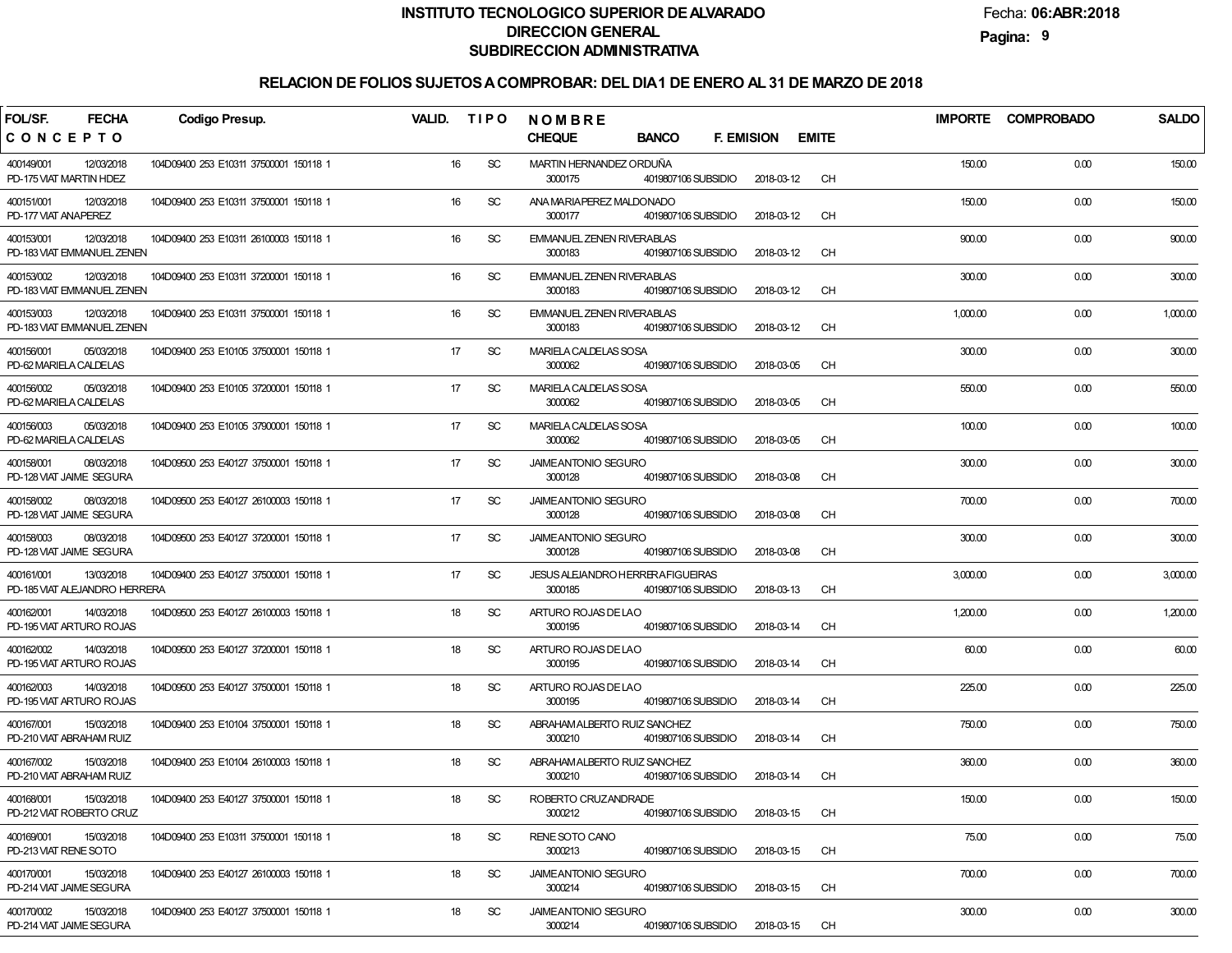Fecha:**06:ABR:2018**

**Pagina:10**

| <b>FECHA</b><br>FOL/SF.<br><b>Codigo Presup.</b>                                                       | <b>VALID.</b><br><b>TIPO</b> | <b>NOMBRE</b>                                                     |                                   | <b>IMPORTE</b> | <b>COMPROBADO</b> | <b>SALDO</b> |
|--------------------------------------------------------------------------------------------------------|------------------------------|-------------------------------------------------------------------|-----------------------------------|----------------|-------------------|--------------|
| CONCEPTO                                                                                               |                              | <b>CHEQUE</b><br><b>BANCO</b>                                     | <b>F. EMISION</b><br><b>EMITE</b> |                |                   |              |
| 400170/003<br>15/03/2018<br>104D09400 253 E40127 37200001 150118 1<br>PD-214 VIAT JAIME SEGURA         | 18<br>SC                     | <b>JAIMEANTONIO SEGURO</b><br>3000214<br>4019807106 SUBSIDIO      | <b>CH</b><br>2018-03-15           | 300.00         | 0.00              | 300.00       |
| 400172/001<br>15/03/2018<br>104D09500 253 E40127 37200001 150118 1<br>PD-218 VIAT CITLALI              | 18<br>SC                     | CITLALI HERNANDEZ TAPIA<br>3000218<br>4019807106 SUBSIDIO         | <b>CH</b><br>2018-03-15           | 44.00          | 0.00              | 44.00        |
| 400172/002<br>15/03/2018<br>104D09500 253 E40127 26100003 150118 1<br>PD-218 VIAT CITLALI              | SC<br>18                     | CITLALI HERNANDEZ TAPIA<br>3000218<br>4019807106 SUBSIDIO         | <b>CH</b><br>2018-03-15           | 180.00         | 0.00              | 180.00       |
| 400173/001<br>15/03/2018<br>104D09400 253 E40127 37500001 150118 1<br>PD-219 VIAT FABIAN CAMACHO       | SC<br>18                     | <b>FABIAN CAMACHO SEVERINO</b><br>3000219<br>4019807106 SUBSIDIO  | <b>CH</b><br>2018-03-15           | 300.00         | 0.00              | 300.00       |
| 400174/001<br>15/03/2018<br>104D09400 253 E40127 37500001 150118 1<br>PD-220 VIAT JOSE JAVIER CASTELAN | SC<br>18                     | JOSE JAVIER CASTELAN HERNANDEZ<br>3000220<br>4019807106 SUBSIDIO  | <b>CH</b><br>2018-03-15           | 300.00         | 0.00              | 300.00       |
| 400175/001<br>15/03/2018<br>104D09400 253 E40127 37500001 150118 1<br>PD-221 VIAT ANGELICALOPEZ        | SC<br>18                     | ANGELICA LOPEZ TO TO<br>3000221<br>4019807106 SUBSIDIO            | <b>CH</b><br>2018-03-15           | 360.00         | 0.00              | 360.00       |
| 400177/001<br>15/03/2018<br>104D09400 253 E40127 37500001 150118 1<br>PD-223 VIAT MA ERENDIDAJERONIMO  | SC<br>18                     | MARIA ERENDIDAJERONIMO LEON<br>3000223<br>4019807106 SUBSIDIO     | <b>CH</b><br>2018-03-15           | 150.00         | 0.00              | 150.00       |
| 400180/001<br>15/03/2018<br>104D09400 253 E40127 26100003 150118 1<br>PD-236 VIAT ROCIO GLEZ           | SC<br>18                     | ROCIO DEL CARMEN GONZALEZ PARRA<br>3000236<br>4019807106 SUBSIDIO | <b>CH</b><br>2018-03-20           | 1,500.00       | 0.00              | 1,500.00     |
| 400188/002<br>20/03/2018<br>104D09400 253 E10104 37900001 150118 1<br>PD-268 VIAR MANUEL CARBALLO      | SC<br>19                     | JOSE MANUEL BARRIOS CARBALLO<br>3000268<br>4019807106 SUBSIDIO    | <b>CH</b><br>2018-03-20           | 300.00         | 0.00              | 300.00       |
| 400188/004<br>20/03/2018<br>104D09400 253 E10104 37500001 150118 1<br>PD-268 VIAT MANUEL CARBALLO      | SC<br>19                     | JOSE MANUEL BARRIOS CARBALLO<br>3000268<br>4019807106 SUBSIDIO    | <b>CH</b><br>2018-03-20           | 8,712.00       | 0.00              | 8,712.00     |
| 400191/001<br>22/03/2018<br>104D09400 253 E10208 37500001 150118 1<br>PD-287 VIAT SIDNEY TOLEDO        | SC<br>19                     | SIDNEY RENE TOLEDO MARTINEZ<br>3000287<br>4019807106 SUBSIDIO     | <b>CH</b><br>2018-03-20           | 428.00         | 0.00              | 428.00       |
| 400191/002<br>22/03/2018<br>104D09400 253 E10208 37200001 150118 1<br>PD-287 VIAT SIDNEY TOLEDO        | SC<br>19                     | SIDNEY RENE TOLEDO MARTINEZ<br>3000287<br>4019807106 SUBSIDIO     | <b>CH</b><br>2018-03-20           | 3,172.00       | 0.00              | 3,172.00     |
| 400191/003<br>21/03/2018<br>104D09400 253 E10208 37200001 150118 1<br>PD-287 VIAT SIDNEY TOLEDO        | SC<br>20                     | SIDNEY RENE TOLEDO MARTINEZ<br>3000287<br>4019807106 SUBSIDIO     | <b>CH</b><br>2018-03-20           | 1,400.00       | 0.00              | 1,400.00     |
| 400192/001<br>22/03/2018<br>104D09400 253 E10105 37500001 150118 1<br>PD-289 VIAT MARIELA CALDELAS     | 19<br>SC                     | MARIELA CALDELAS SOSA<br>3000289<br>4019807106 SUBSIDIO           | 2018-03-22<br><b>CH</b>           | 600.00         | 0.00              | 600.00       |
| 400192/002<br>22/03/2018<br>104D09400 253 E10105 26100003 150118 1<br>PD-289 VIAT MARIELA CALDELAS     | SC<br>19                     | MARIELA CALDELAS SOSA<br>3000289<br>4019807106 SUBSIDIO           | 2018-03-22<br><b>CH</b>           | 700.00         | 0.00              | 700.00       |
| 400192/003<br>22/03/2018<br>104D09400 253 E10105 37900001 150118 1<br>PD-289 VIAT MARIELA CALDELAS     | SC<br>19                     | MARIELA CALDELAS SOSA<br>3000289<br>4019807106 SUBSIDIO           | 2018-03-22<br><b>CH</b>           | 200.00         | 0.00              | 200.00       |
| 400193/001<br>22/03/2018<br>104D09400 253 E40127 26100003 150118 1<br>PD-290 AN APEREZ                 | 19<br>SC                     | ANA MARIAPEREZ MALDONADO<br>4019807106 SUBSIDIO<br>3000290        | 2018-03-22<br><b>CH</b>           | 700.00         | 0.00              | 700.00       |
| 400193/002<br>22/03/2018<br>104D09400 253 E40127 37500001 150118 1<br>PD-290 AN APEREZ                 | 19<br><b>SC</b>              | ANA MARIAPEREZ MALDONADO<br>3000290<br>4019807106 SUBSIDIO        | 2018-03-22<br>CH                  | 360.00         | 0.00              | 360.00       |
| 400193/003<br>22/03/2018<br>104D09400 253 E40127 37200001 150118 1<br>PD-290 AN APEREZ                 | <b>SC</b><br>19              | ANA MARIAPEREZ MALDONADO<br>3000290<br>4019807106 SUBSIDIO        | CH<br>2018-03-22                  | 200.00         | 0.00              | 200.00       |
| 22/03/2018<br>400196/001<br>104D09400 253 E40127 37500001 150118 1<br>PD-293 VIAT ABRAHAM              | 19<br>SC                     | ABRAHAM ALBERTO RUIZ SANCHEZ<br>3000293<br>4019807106 SUBSIDIO    | CH<br>2018-03-22                  | 600.00         | 0.00              | 600.00       |
| 22/03/2018<br>400196/002<br>104D09400 253 E40127 26100003 150118 1<br>PD-293 VIAT ABRAHAM              | 19<br>SC                     | ABRAHAM ALBERTO RUIZ SANCHEZ<br>3000293<br>4019807106 SUBSIDIO    | 2018-03-22<br>CH                  | 360.00         | 0.00              | 360.00       |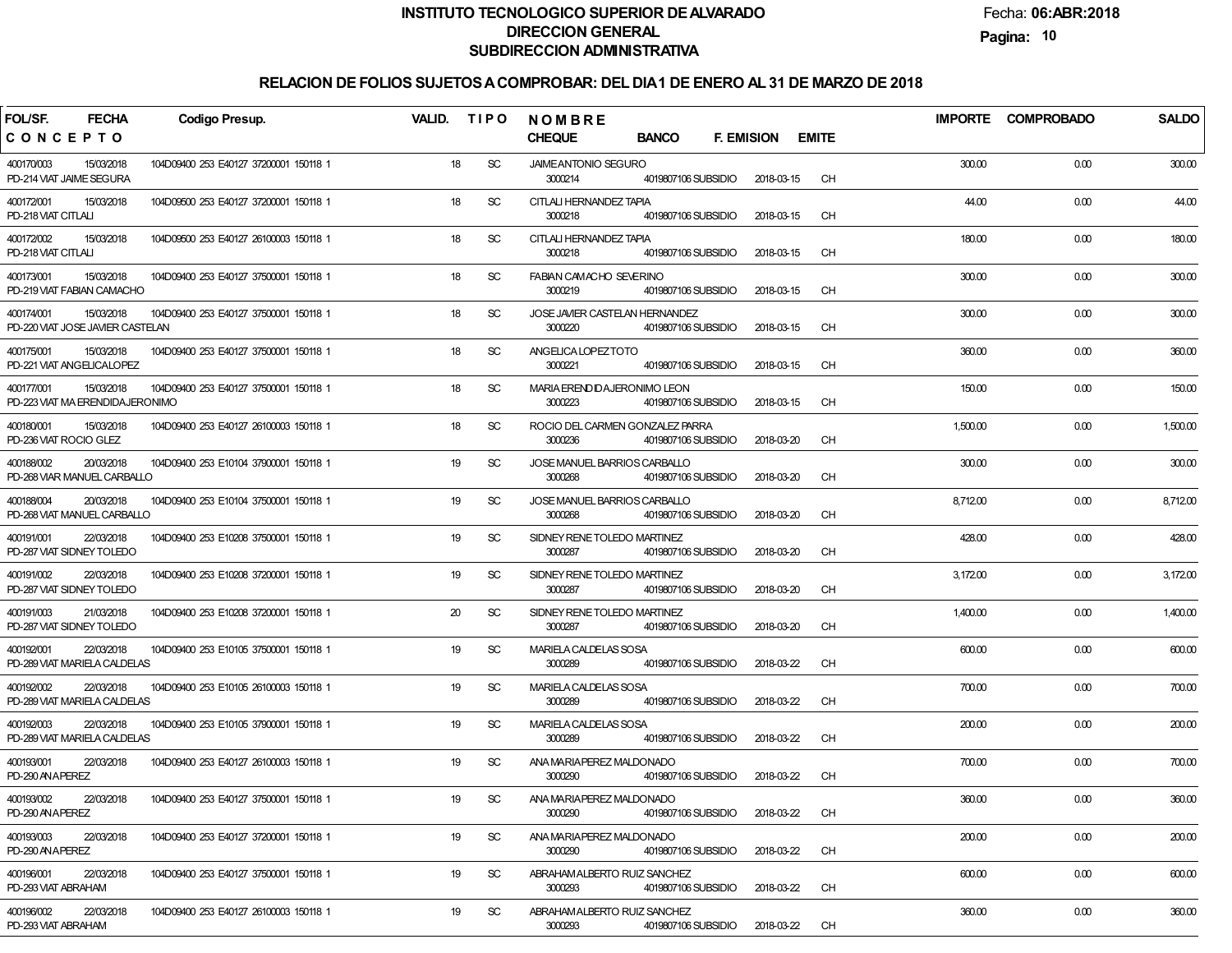Fecha:**06:ABR:2018**

**Pagina:11**

| FOL/SF.<br><b>FECHA</b><br>CONCEPTO                     | <b>Codigo Presup.</b>                  | <b>VALID.</b> | <b>TIPO</b>   | <b>NOMBRE</b><br><b>CHEQUE</b>                 | <b>BANCO</b>        | <b>F. EMISION</b> | <b>EMITE</b> |           | IMPORTE COMPROBADO | <b>SALDO</b> |
|---------------------------------------------------------|----------------------------------------|---------------|---------------|------------------------------------------------|---------------------|-------------------|--------------|-----------|--------------------|--------------|
| 22/03/2018<br>400197/001<br>PD-294 ROCIO GLEZ           | 104D09400 253 E40127 26100003 150118 1 | 19            | <b>SC</b>     | ROCIO DEL CARMEN GONZALEZ PARRA<br>3000294     | 4019807106 SUBSIDIO | 2018-03-22        | <b>CH</b>    | 300.00    | 0.00               | 300.00       |
| 22/03/2018<br>400199/001<br>PD-300 VIAT ANTONIO GALINDO | 104D09400 253 E40127 37500001 150118 1 | 19            | <b>SC</b>     | JUAN ANTONIO GARCIA COBOS<br>3000300           | 4019807106 SUBSIDIO | 2018-03-22        | <b>CH</b>    | 300.00    | 0.00               | 300.00       |
| 400199/002<br>22/03/2018<br>PD-300 VIAT ANTONIO GALINDO | 104D09400 253 E40127 37200001 150118 1 | 19            | <b>SC</b>     | <b>JUAN ANTONIO GARCIA COBOS</b><br>3000300    | 4019807106 SUBSIDIO | 2018-03-22        | <b>CH</b>    | 270.00    | 0.00               | 270.00       |
| 22/03/2018<br>400199/003<br>PD-300 VIAT ANTONIO GALINDO | 104D09400 253 E40127 37900001 150118 1 | 19            | <b>SC</b>     | JUAN ANTONIO GARCIA COBOS<br>3000300           | 4019807106 SUBSIDIO | 2018-03-22        | CH           | 200.00    | 0.00               | 200.00       |
| 22/03/2018<br>400200/001<br>PD-301 VIAT NAYELI ZAYAS    | 104D09400 253 E40127 37500001 150118 1 | 19            | <b>SC</b>     | ANTONIANAYELI ZAYAS MORALES<br>3000301         | 4019807106 SUBSIDIO | 2018-03-22        | <b>CH</b>    | 300.00    | 0.00               | 300.00       |
| 15/03/2018<br>400207/001<br>PD-147 VIAT KARLA           | 104D09400 253 E10103 38300001 150118 1 | 20            | <b>SC</b>     | KARLA LIZZETE SO TO HERNANDEZ<br>3000147       | 4019807106 SUBSIDIO | 2018-03-15        | CH           | 550.00    | 0.00               | 550.00       |
| 15/03/2018<br>400207/002<br>PD-147 VIAT KARLA           | 104D09400 253 E10103 37200001 150118 1 | 20            | <b>SC</b>     | KARLA LIZZETE SO TO HERNANDEZ<br>3000147       | 4019807106 SUBSIDIO | 2018-03-15        | <b>CH</b>    | 2,500.00  | 0.00               | 2,500.00     |
| 15/03/2018<br>400207/003<br>PD-147 VIAT KARLA           | 104D09400 253 E10103 37900001 150118 1 | 20            | <b>SC</b>     | KARLA LIZZETE SO TO HERNANDEZ<br>3000147       | 4019807106 SUBSIDIO | 2018-03-15        | CH           | 400.00    | 0.00               | 400.00       |
| 15/03/2018<br>400207/004<br>PD-147 VIAT KARLA           | 104D09400 253 E10103 37500001 150118 1 | 20            | <b>SC</b>     | KARLA LIZZETE SO TO HERNANDEZ<br>3000147       | 4019807106 SUBSIDIO | 2018-03-15        | <b>CH</b>    | 2.250.00  | 0.00               | 2,250.00     |
| 400207/005<br>15/03/2018<br>PD-147 VIAT KARLA           | 104D09400 253 E10103 37500001 150118 1 | 20            | <b>SC</b>     | KARLA LIZZETE SO TO HERNANDEZ<br>3000147       | 4019807106 SUBSIDIO | 2018-03-15        | <b>CH</b>    | 1,300.00  | 0.00               | 1,300.00     |
| 400209/001<br>15/03/2018<br>PD-196 VIAT SANTILLAN       | 104D09400 253 E10311 37500001 150118 1 | 20            | <b>SC</b>     | <b>GUADALUPE SANTILLAN FERREIRA</b><br>3000196 | 4019807106 SUBSIDIO | 2018-03-15        | <b>CH</b>    | 600.00    | 0.00               | 600.00       |
| 400209/002<br>15/03/2018<br>PD-196 VIAT SANTILLAN       | 104D09400 253 E10311 26100003 150118 1 | 20            | <b>SC</b>     | <b>GUADALUPE SANTILLAN FERREIRA</b><br>3000196 | 4019807106 SUBSIDIO | 2018-03-15        | <b>CH</b>    | 360.00    | 0.00               | 360.00       |
| 400219/001<br>31/03/2018<br>PD-248 JENNY MARQUEZ        | 104D09400 253 E40127 37500001 150118 1 | 21            | <b>SC</b>     | JENNY JESUS MARQUEZ DIAZ<br>3000248            | 4019807106 SUBSIDIO | 2018-03-31        | <b>CH</b>    | 700.00    | 0.00               | 700.00       |
| 400219/002<br>31/03/2018<br>PD-248 JENNY MARQUEZ        | 104D09400 253 E40127 26100003 150118 1 | 21            | <sub>SC</sub> | JENNY JESUS MARQUEZ DIAZ<br>3000248            | 4019807106 SUBSIDIO | 2018-03-31        | <b>CH</b>    | 660.00    | 0.00               | 660.00       |
| TOTAL UP: 104D09400 SUBDIRECCION ACADEMICA              |                                        |               |               |                                                |                     |                   |              | 96.238.00 | 4.140.91           | 92.097.09    |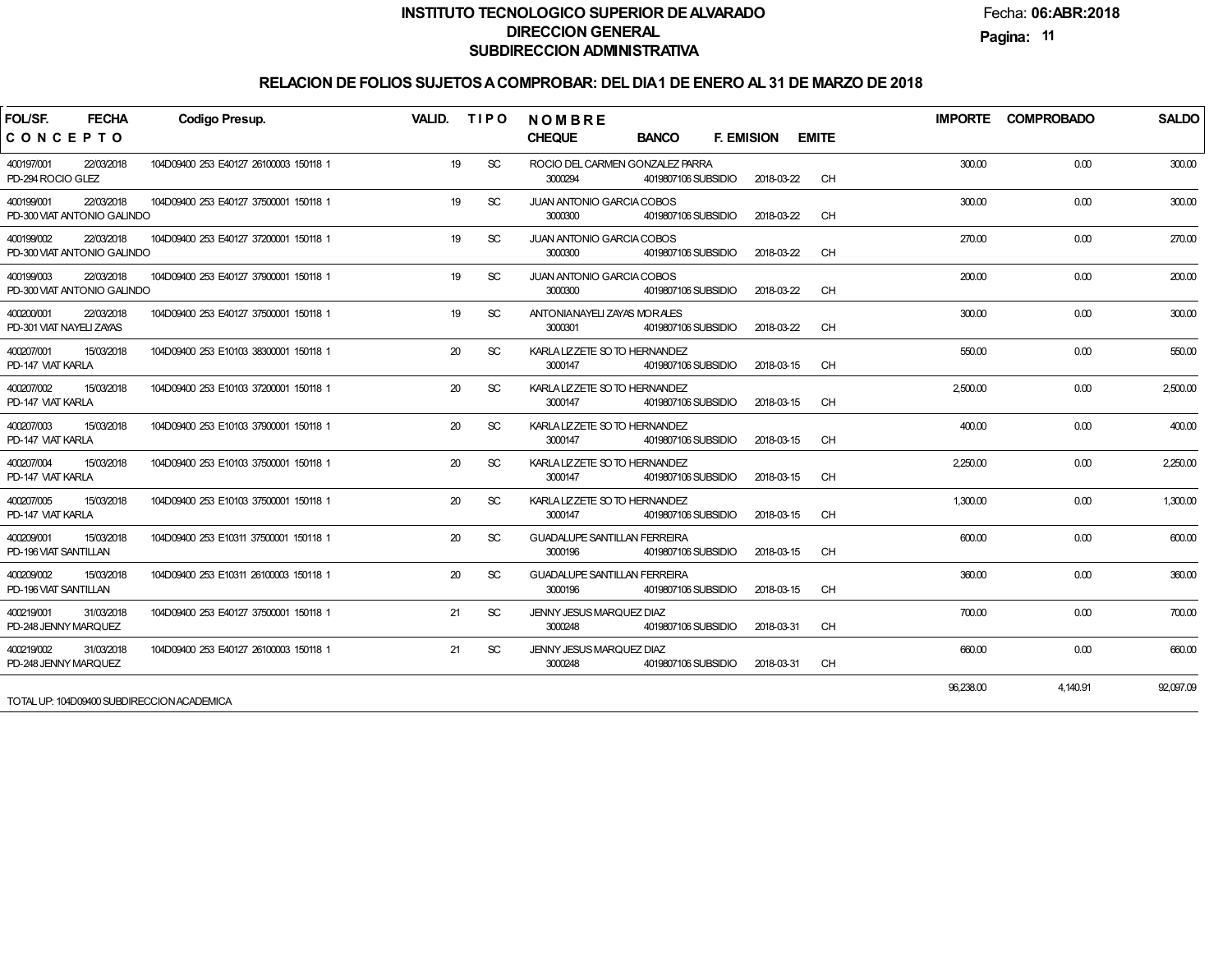Fecha:**06:ABR:2018**

**Pagina:12**

| FOL/SF.<br><b>FECHA</b><br><b>Codigo Presup.</b>                                                         | VALID.          | <b>TIPO</b> | <b>NOMBRE</b>                                                     |                                   | <b>IMPORTE</b> | <b>COMPROBADO</b> | <b>SALDO</b> |
|----------------------------------------------------------------------------------------------------------|-----------------|-------------|-------------------------------------------------------------------|-----------------------------------|----------------|-------------------|--------------|
| CONCEPTO                                                                                                 |                 |             | <b>CHEQUE</b><br><b>BANCO</b>                                     | <b>F. EMISION</b><br><b>EMITE</b> |                |                   |              |
| 400015/001<br>22/01/2018<br>104D09500 253 E40127 26100003 150118 1<br>PD-83 ENE VIATICOS ARMANDO OCHOA   | $\overline{2}$  | <b>SC</b>   | ARMANDO OCHOAALMEIDA<br>1000083<br>4019807106 SUBSIDIO            | CH<br>2018-01-22                  | 850.00         | 844.00            | 6.00         |
| 400015/002<br>22/01/2018<br>104D09500 253 E40127 37500001 150118 1<br>PD-83 ENE VIATICOS ARMANDO OCHOA   | $\overline{2}$  | <b>SC</b>   | ARMANDO OCHOAALMEIDA<br>1000083<br>4019807106 SUBSIDIO            | CH<br>2018-01-22                  | 150.00         | 129.00            | 21.00        |
| 400022/002<br>22/01/2018<br>104D09500 253 E40127 37500001 150118 1<br>PD-106 ENE VIAT ARMANDO LOBOS      | $\overline{2}$  | <b>SC</b>   | ARMANDO LOBOS VALDEZ<br>1000106<br>4019807106 SUBSIDIO            | CH<br>2018-01-22                  | 660.00         | 178.13            | 481.87       |
| 400022/003<br>22/01/2018<br>104D09500 253 E40127 37200001 150118 1<br>PD-106 ENE VIAT ARMANDO LOBOS      | $\overline{2}$  | <b>SC</b>   | ARMANDO LOBOS VALDEZ<br>1000106<br>4019807106 SUBSIDIO            | CH<br>2018-01-22                  | 200.00         | 104.00            | 96.00        |
| 400023/001<br>22/01/2018<br>104D09500 253 E40127 35200001 150118 1<br>PD-108 ENE NUBIA GMEZ              | $\overline{2}$  | <b>SC</b>   | <b>NUBIAYAVE GOMEZ FIGUEROA</b><br>1000108<br>4019807106 SUBSIDIO | CH<br>2018-01-22                  | 5,492.00       | 0.00              | 5,492.00     |
| 400033/001<br>22/01/2018<br>104D09500 253 E40127 21100001 150118 1<br>PD-107 ENE COMPRA DEPAPELERIA      | $\overline{2}$  | <b>SC</b>   | ARMANDO LOBOS VALDEZ<br>1000107<br>4019807106 SUBSIDIO            | CH<br>2018-01-22                  | 3,000.00       | 2,944.65          | 55.35        |
| 400040/002<br>30/01/2018<br>104D09500 253 E40127 37500001 150118 1<br>PD-135 ENE VIAT ARMANDO LOBOS      | $\overline{2}$  | <b>SC</b>   | ARMANDO LOBOS VALDEZ<br>1000135<br>4019807106 SUBSIDIO            | CH<br>2018-01-30                  | 660.00         | 550.00            | 110.00       |
| 400040/003<br>30/01/2018<br>104D09500 253 E40127 37200001 150118 1<br>PD-135 ENE VIAT ARMANDO LOBOS      | $\overline{2}$  | <b>SC</b>   | ARMANDO LOBOS VALDEZ<br>1000135<br>4019807106 SUBSIDIO            | CH<br>2018-01-30                  | 200.00         | 179.00            | 21.00        |
| 400041/001<br>30/01/2018<br>104D09500 253 E40127 26100003 150118 1<br>PD-137 VIAT ARMANDO OCHOA          | $\overline{2}$  | <b>SC</b>   | ARMANDO OCHOAALMEIDA<br>1000137<br>4019807106 SUBSIDIO            | CH<br>2018-01-30                  | 800.00         | 0.00              | 800.00       |
| 400041/002<br>30/01/2018<br>104D09500 253 E40127 37500001 150118 1<br>PD-137 VIAT ARMANDO OCHOA          | $\overline{2}$  | <b>SC</b>   | ARMANDO OCHOAALMEIDA<br>1000137<br>4019807106 SUBSIDIO            | CH<br>2018-01-30                  | 150.00         | 0.00              | 150.00       |
| 400041/003<br>30/01/2018<br>104D09500 253 E40127 37200001 150118 1<br>PD-137 VIAT ARMANDO OCHOA          | $\overline{2}$  | <b>SC</b>   | ARMANDO OCHOAALMEIDA<br>1000137<br>4019807106 SUBSIDIO            | CH<br>2018-01-30                  | 50.00          | 0.00              | 50.00        |
| 400052/001<br>02/02/2018<br>104D09500 253 E40127 26100003 150118 1<br>PD-31 FEB 18 VAT ENIM LOPEZ        | 6               | <b>SC</b>   | ARMANDO LOBOS VALDEZ<br>2000031<br>4019807106 SUBSIDIO            | CH<br>2018-02-02                  | 1,500.00       | 1,205.48          | 294.52       |
| 400063/001<br>08/02/2018<br>104D09500 253 E40127 26100003 150118 1<br>PD-74 FEB VIAT ARMANDO OCHOA       | 9               | <b>SC</b>   | ARMANDO OCHOAALMEIDA<br>2000074<br>4019807106 SUBSIDIO            | CH<br>2018-02-08                  | 500.00         | 0.00              | 500.00       |
| 400070/001<br>15/02/2018<br>104D09500 253 E40127 35100001 150118 1<br>PD-143 FEB GTOS X COMPR NUBIAGOMEZ | 10 <sup>°</sup> | <b>SC</b>   | NUBIAYAVE GOMEZ FIGUEROA<br>2000143<br>4019807106 SUBSIDIO        | CH<br>2018-02-15                  | 12,000.00      | 0.00              | 12,000.00    |
| 400075/001<br>22/02/2018<br>104D09500 253 E40127 26100003 150118 1<br>PD-186 VIAT ARMANDO LOBOS          | 12              | <b>SC</b>   | ARMANDO LOBOS VALDEZ<br>2000186<br>4019807106 SUBSIDIO            | CH<br>2018-02-22                  | 1,500.00       | 1,492.00          | 8.00         |
| 400096/003<br>27/02/2018<br>104D09500 253 E40127 37200001 150118 1<br>PD-227 VIAT JAIME SEGURA           | 13              | <b>SC</b>   | <b>JAIMEANTONIO SEGURO</b><br>2000227<br>4019807106 SUBSIDIO      | CH<br>2018-02-27                  | 300.00         | 256.00            | 44.00        |
| 400099/002<br>27/02/2018<br>104D09500 253 E40127 37500001 150118 1<br>PD-234 VIAT ARTURO ROJAS DE LAO    | 12              | <b>SC</b>   | ARTURO ROJAS DE LAO<br>2000234<br>4019807106 SUBSIDIO             | <b>CH</b><br>2018-02-27           | 150.00         | 148.00            | 2.00         |
| 400107/001<br>28/02/2018<br>104D09500 253 E40127 17100002 150118 1<br>PD-251 VICTOR MTZAPOYO MAESTRIA    | 12              | SC          | VICTOR MARTINEZ CONSTANTINO<br>2000251<br>4019807106 SUBSIDIO     | <b>CH</b><br>2018-02-28           | 2,770.00       | 0.00              | 2,770.00     |
| 400110/001<br>27/02/2018<br>104D09500 253 E10101 26100003 150118 1<br>PD-247 VIAT PROMOCION              | 13              | <b>SC</b>   | MARTIN MARQUEZ ESPINOZA<br>2000247<br>4019807106 SUBSIDIO         | <b>CH</b><br>2018-02-27           | 6,650.00       | 0.00              | 6,650.00     |
| 400113/001<br>28/02/2018<br>104D09500 253 E40127 37500001 150118 1<br>PD-262 VIAT FRANCISCO              | 13              | SC          | FRANCISCO RAFAELREYES CHAVEZ<br>2000262<br>4019807106 SUBSIDIO    | <b>CH</b><br>2018-02-28           | 375.00         | 0.00              | 375.00       |
| 400113/002<br>28/02/2018<br>104D09500 253 E40127 37200001 150118 1<br>PD-262 VIAT FRANCISCO              | 13              | SC          | FRANCISCO RAFAELREYES CHAVEZ<br>2000262<br>4019807106 SUBSIDIO    | <b>CH</b><br>2018-02-28           | 1,500.00       | 0.00              | 1,500.00     |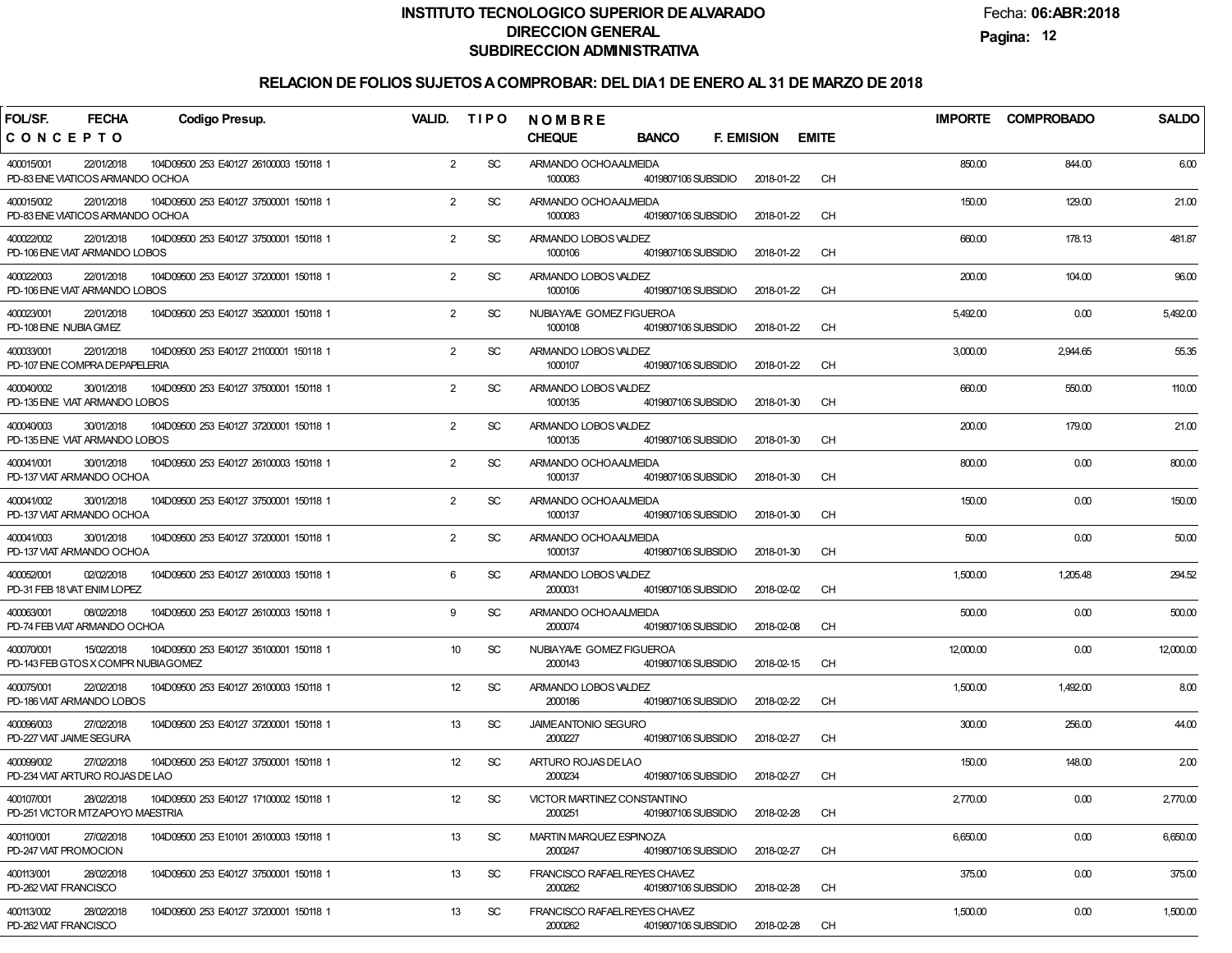Fecha:**06:ABR:2018**

**Pagina:13**

| <b>FECHA</b><br>FOL/SF.<br><b>Codigo Presup.</b>           |                                        | VALID. | <b>TIPO</b> | <b>NOMBRE</b>                              |                     |                   |            |              | <b>IMPORTE</b> | <b>COMPROBADO</b> | <b>SALDO</b> |
|------------------------------------------------------------|----------------------------------------|--------|-------------|--------------------------------------------|---------------------|-------------------|------------|--------------|----------------|-------------------|--------------|
| CONCEPTO                                                   |                                        |        |             | <b>CHEQUE</b>                              | <b>BANCO</b>        | <b>F. EMISION</b> |            | <b>EMITE</b> |                |                   |              |
| 400113/003<br>28/02/2018<br>PD-262 VIAT FRANCISCO          | 104D09500 253 E40127 37900001 150118 1 | 13     | <b>SC</b>   | FRANCISCO RAFAELREYES CHAVEZ<br>2000262    | 4019807106 SUBSIDIO |                   | 2018-02-28 | <b>CH</b>    | 400.00         | 0.00              | 400.00       |
| 400117/001<br>01/03/2018<br>PD-37 GTOS MARTIN MARQUEZ      | 104D09500 253 E40127 35100001 150118 1 | 14     | <b>SC</b>   | MARTIN MARQUEZ ESPINOZA<br>3000037         | 4019807106 SUBSIDIO |                   | 2018-03-02 | <b>CH</b>    | 12,945.00      | 0.00              | 12,945.00    |
| 02/03/2018<br>400119/001<br>PD-42 HOME DEPOT               | 104D09500 253 E40127 35100001 150118 1 | 14     | <b>SC</b>   | HOME DEPOT MEXICO S DE EL DE CV<br>3000042 | 4019807106 SUBSIDIO |                   | 2018-03-02 | <b>CH</b>    | 6,987.07       | 0.00              | 6,987.07     |
| 400120/001<br>02/03/2018<br>PD-46 VIAT NUBIA GOMEZ         | 104D09500 253 E40127 26100003 150118 1 | 14     | <b>SC</b>   | NUBIAYAVE GOMEZ FIGUEROA<br>3000046        | 4019807106 SUBSIDIO |                   | 2018-03-02 | <b>CH</b>    | 300.00         | 0.00              | 300.00       |
| 400120/002<br>02/03/2018<br>PD-46 VIAT NUBIA GOMEZ         | 104D09500 253 E40127 37500001 150118 1 | 14     | <b>SC</b>   | NUBIAYAVE GOMEZ FIGUEROA<br>3000046        | 4019807106 SUBSIDIO |                   | 2018-03-02 | <b>CH</b>    | 300.00         | 0.00              | 300.00       |
| 400124/001<br>06/03/2018<br>PD-93 GTOS MARTIN MARQUEZ      | 104D09500 253 E40127 35100001 150118 1 | 14     | <b>SC</b>   | MARTIN MARQUEZ ESPINOZA<br>3000093         | 4019807106 SUBSIDIO |                   | 2018-03-06 | <b>CH</b>    | 11,410.00      | 0.00              | 11,410.00    |
| 400130/001<br>07/03/2018<br>PD-110 GTOS X COMPRO NUBIA     | 104D09500 253 E40127 35100001 150118 1 | 14     | <b>SC</b>   | NUBIAYAVE GOMEZ FIGUEROA<br>3000110        | 4019807106 SUBSIDIO |                   | 2018-03-07 | <b>CH</b>    | 3,480.00       | 0.00              | 3,480.00     |
| 400137/001<br>09/03/2018<br>PD-146 VIAT ARMANDO OCHOA      | 104D09500 253 E40127 26100003 150118 1 | 16     | <b>SC</b>   | ARMANDO OCHOAALMEIDA<br>3000146            | 4019807106 SUBSIDIO |                   | 2018-03-09 | <b>CH</b>    | 1,000.00       | 0.00              | 1,000.00     |
| 400137/002<br>09/03/2018<br>PD-146 VIAT ARMANDO OCHOA      | 104D09500 253 E40127 37500001 150118 1 | 16     | <b>SC</b>   | ARMANDO OCHOAALMEIDA<br>3000146            | 4019807106 SUBSIDIO |                   | 2018-03-09 | <b>CH</b>    | 900.00         | 0.00              | 900.00       |
| 400137/003<br>09/03/2018<br>PD-146 VIAT ARMANDO OCHOA      | 104D09500 253 E40127 37200001 150118 1 | 16     | <b>SC</b>   | ARMANDO OCHOAALMEIDA<br>3000146            | 4019807106 SUBSIDIO |                   | 2018-03-09 | <b>CH</b>    | 210.00         | 0.00              | 210.00       |
| 400140/001<br>09/03/2018<br>PD-157 VIAT ARMANDO OCHOA      | 104D09500 253 E40127 37500001 150118 1 | 16     | <b>SC</b>   | ARMANDO OCHOAALMEIDA<br>3000157            | 4019807106 SUBSIDIO |                   | 2018-03-09 | <b>CH</b>    | 200.00         | 0.00              | 200.00       |
| 400140/002<br>09/03/2018<br>PD-157 VIAT ARMANDO OCHOA      | 104D09500 253 E40127 37200001 150118 1 | 16     | <b>SC</b>   | ARMANDO OCHOAALMEIDA<br>3000157            | 4019807106 SUBSIDIO |                   | 2018-03-09 | <b>CH</b>    | 44.00          | 0.00              | 44.00        |
| 400141/001<br>09/03/2018<br>PD-131 VIAR ARTURO ROJAS       | 104D09500 253 E40127 26100003 150118 1 | 16     | <b>SC</b>   | ARTURO ROJAS DE LAO<br>3000131             | 4019807106 SUBSIDIO |                   | 2018-03-09 | <b>CH</b>    | 700.00         | 0.00              | 700.00       |
| 400141/002<br>09/03/2018<br>PD-131 VIAR ARTURO ROJAS       | 104D09500 253 E40127 37500001 150118 1 | 16     | <b>SC</b>   | ARTURO ROJAS DE LAO<br>3000131             | 4019807106 SUBSIDIO |                   | 2018-03-09 | <b>CH</b>    | 150.00         | 0.00              | 150.00       |
| 400141/003<br>09/03/2018<br>PD-131 VIAR ARTURO ROJAS       | 104D09500 253 E40127 37200001 150118 1 | 16     | <b>SC</b>   | ARTURO ROJAS DE LAO<br>3000131             | 4019807106 SUBSIDIO |                   | 2018-03-09 | <b>CH</b>    | 70.00          | 0.00              | 70.00        |
| 400141/004<br>09/03/2018<br>PD-131 VIAR ARTURO ROJAS       | 104D09500 253 E40127 26100003 150118 1 | 16     | <b>SC</b>   | ARTURO ROJAS DE LAO<br>3000131             | 4019807106 SUBSIDIO |                   | 2018-03-09 | <b>CH</b>    | 1,030.00       | 0.00              | 1,030.00     |
| 400150/001<br>12/03/2018<br>PD-176 BANQUETA MARTIN MARQUEZ | 104D09500 253 E40127 35100001 150118 1 | 16     | <b>SC</b>   | MARTIN MARQUEZ ESPINOZA<br>3000176         | 4019807106 SUBSIDIO |                   | 2018-03-12 | <b>CH</b>    | 2,530.00       | 0.00              | 2,530.00     |
| 400154/001<br>01/03/2018<br>PD-35 GTOS NUBIAGOMEZ          | 104D09500 253 E30425 22100004 150118 1 | 17     | SC          | NUBIAYAVE GOMEZ FIGUEROA<br>3000035        | 4019807106 SUBSIDIO |                   | 2018-03-01 | <b>CH</b>    | 4,408.00       | 0.00              | 4,408.00     |
| 400157/001<br>05/03/2018<br>PD-92 GTOS NUBIAGOMEZ          | 104D09500 253 E10101 25300001 150118 1 | 17     | <b>SC</b>   | NUBIAYAVE GOMEZ FIGUEROA<br>3000092        | 4019807106 SUBSIDIO |                   | 2018-03-05 | <b>CH</b>    | 3,250.00       | 0.00              | 3,250.00     |
| 400163/001<br>14/03/2018<br>PD-197 VIAT JAIME SEGURA       | 104D09500 253 E40127 37500001 150118 1 | 18     | <b>SC</b>   | <b>JAIMEANTONIO SEGURO</b><br>3000197      | 4019807106 SUBSIDIO |                   | 2018-03-14 | <b>CH</b>    | 700.00         | 0.00              | 700.00       |
| 400163/002<br>14/03/2018<br>PD-197 VIAT JAIME SEGURA       | 104D09500 253 E40127 26100003 150118 1 | 18     | <b>SC</b>   | <b>JAIMEANTONIO SEGURO</b><br>3000197      | 4019807106 SUBSIDIO |                   | 2018-03-14 | <b>CH</b>    | 300.00         | 0.00              | 300.00       |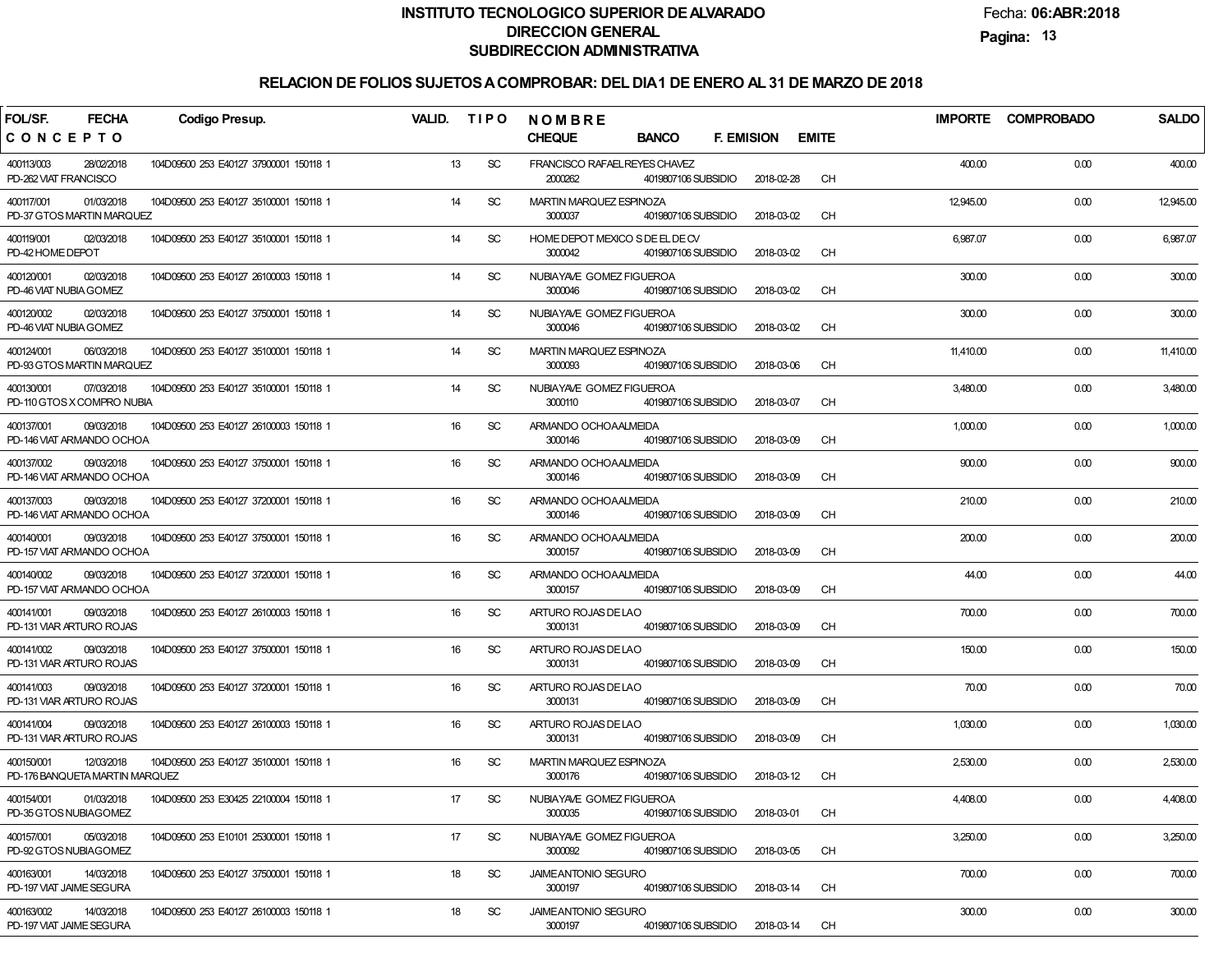Fecha:**06:ABR:2018**

**Pagina:14**

| FOL/SF.<br><b>FECHA</b><br><b>Codigo Presup.</b>                                                      | VALID.<br><b>TIPO</b> | NOMBRE                                                               |                         |          | IMPORTE COMPROBADO | <b>SALDO</b> |
|-------------------------------------------------------------------------------------------------------|-----------------------|----------------------------------------------------------------------|-------------------------|----------|--------------------|--------------|
| CONCEPTO                                                                                              |                       | <b>CHEQUE</b><br><b>BANCO</b><br><b>F. EMISION</b>                   | <b>EMITE</b>            |          |                    |              |
| 400163/003<br>104D09500 253 E40127 37200001 150118 1<br>14/03/2018<br>PD-197 VIAT JAIME SEGURA        | 18<br><b>SC</b>       | <b>JAIMEANTONIO SEGURO</b><br>3000197<br>4019807106 SUBSIDIO         | <b>CH</b><br>2018-03-14 | 300.00   | 0.00               | 300.00       |
| 14/03/2018<br>400166/003<br>104D09500 253 E40127 37200001 150118 1<br>PD-205 VIAT ARMANDO OCHOA       | 18<br><b>SC</b>       | ARMANDO OCHOAALMEIDA<br>3000205<br>4019807106 SUBSIDIO               | <b>CH</b><br>2018-03-14 | 204.00   | 195.00             | 9.00         |
| 15/03/2018<br>400176/001<br>104D09500 253 E40127 26100003 150118 1<br>PD-222 VIAT ARTURO ROJAS        | 18<br><b>SC</b>       | ARTURO ROJAS DE LAO<br>3000222<br>4019807106 SUBSIDIO                | <b>CH</b><br>2018-03-15 | 1,800.00 | 0.00               | 1,800.00     |
| 400176/002<br>15/03/2018<br>104D09500 253 E40127 37500001 150118 1<br>PD-222 VIAT ARTURO ROJAS        | 18<br><b>SC</b>       | ARTURO ROJAS DE LAO<br>3000222<br>4019807106 SUBSIDIO                | <b>CH</b><br>2018-03-15 | 225.00   | 0.00               | 225.00       |
| 104D09500 253 E40127 26100003 150118 1<br>400179/001<br>15/03/2018<br>PD-235 VIAT ARMANDO LOBOS       | 18<br><b>SC</b>       | ARMANDO LOBOS VALDEZ<br>3000235<br>4019807106 SUBSIDIO               | <b>CH</b><br>2018-03-20 | 1,500.00 | 0.00               | 1,500.00     |
| 104D09500 253 E40127 26100003 150118 1<br>400181/001<br>15/03/2018<br>PD-240 VIAT ARMANDO COHOA       | 18<br><b>SC</b>       | ARMANDO OCHOAALMEIDA<br>3000240<br>4019807106 SUBSIDIO               | <b>CH</b><br>2018-03-20 | 300.00   | 0.00               | 300.00       |
| 400181/002<br>15/03/2018<br>104D09500 253 E40127 37500001 150118 1<br>PD-240 VIAT ARMANDO COHOA       | 18<br><b>SC</b>       | ARMANDO OCHOAALMEIDA<br>3000240<br>4019807106 SUBSIDIO               | <b>CH</b><br>2018-03-20 | 150.00   | 0.00               | 150.00       |
| 400182/001<br>20/03/2018<br>104D09500 253 E40127 26100003 150118 1<br>PD-241 VIAT ARTURO ROJAS        | 18<br><b>SC</b>       | ARTURO ROJAS DE LAO<br>3000241<br>4019807106 SUBSIDIO                | <b>CH</b><br>2018-03-20 | 1,800.00 | 0.00               | 1,800.00     |
| 400182/002<br>20/03/2018<br>104D09500 253 E40127 37500001 150118 1<br>PD-241 VIAT ARTURO ROJAS        | 18<br><b>SC</b>       | ARTURO ROJAS DE LAO<br>3000241<br>4019807106 SUBSIDIO                | <b>CH</b><br>2018-03-20 | 225.00   | 0.00               | 225.00       |
| 400186/001<br>20/03/2018<br>104D09500 253 E30425 26100003 150118 1<br>PD-254 VIAT ARTURO ROJAS DE LAO | 18<br><b>SC</b>       | ARTURO ROJAS DE LAO<br>3000254<br>4019807106 SUBSIDIO                | <b>CH</b><br>2018-03-20 | 700.00   | 0.00               | 700.00       |
| 400186/002<br>20/03/2018<br>104D09500 253 E30425 37500001 150118 1<br>PD-254 VIAT ARTURO ROJAS DE LAO | 18<br><b>SC</b>       | ARTURO ROJAS DE LAO<br>3000254<br>4019807106 SUBSIDIO                | <b>CH</b><br>2018-03-20 | 150.00   | 0.00               | 150.00       |
| 400186/003<br>20/03/2018<br>104D09500 253 E30425 37200001 150118 1<br>PD-254 VIAT ARTURO ROJAS DE LAO | 18<br><b>SC</b>       | ARTURO ROJAS DE LAO<br>3000254<br>4019807106 SUBSIDIO                | <b>CH</b><br>2018-03-20 | 70.00    | 0.00               | 70.00        |
| 400189/001<br>20/03/2018<br>104D09500 253 E10101 26100003 150118 1<br>PD-273 VIAT ARMANDO OCHOA       | 19<br><b>SC</b>       | ARMANDO OCHOAALMEIDA<br>3000273<br>4019807106 SUBSIDIO               | <b>CH</b><br>2018-03-20 | 400.00   | 0.00               | 400.00       |
| 400189/002<br>20/03/2018<br>104D09500 253 E10101 37500001 150118 1<br>PD-273 VIAT ARMANDO OCHOA       | 19<br><b>SC</b>       | ARMANDO OCHOAALMEIDA<br>3000273<br>4019807106 SUBSIDIO               | <b>CH</b><br>2018-03-20 | 150.00   | 0.00               | 150.00       |
| 400189/003<br>20/03/2018<br>104D09500 253 E10101 37200001 150118 1<br>PD-273 VIAT ARMANDO OCHOA       | 19<br><b>SC</b>       | ARMANDO OCHOAALMEIDA<br>3000273<br>4019807106 SUBSIDIO               | <b>CH</b><br>2018-03-20 | 50.00    | 0.00               | 50.00        |
| 400190/001<br>22/03/2018<br>104D09500 253 E40127 37500001 150118 1<br>PD-286 VIAT ARMANDO LOBOS       | 19<br><b>SC</b>       | ARMANDO LOBOS VALDEZ<br>3000286<br>4019807106 SUBSIDIO               | <b>CH</b><br>2018-03-22 | 961.21   | 0.00               | 961.21       |
| 104D09500 253 E40127 17100002 150118 1<br>400202/001<br>22/03/2018<br>PD-305 VICTOR MTZ CONSTATINO    | 19<br><b>SC</b>       | <b>VICTOR MARTINEZ CONSTANTINO</b><br>4019807106 SUBSIDIO<br>3000305 | <b>CH</b><br>2018-03-22 | 2,439.32 | 0.00               | 2,439.32     |
| 400203/001<br>22/03/2018<br>104D09500 253 E10101 26100003 150118 1<br>PD-306 VIAT ARTURO ROJAS        | 19<br><sub>SC</sub>   | ARTURO ROJAS DE LAO<br>3000306<br>4019807106 SUBSIDIO                | 2018-03-22<br>CH        | 800.00   | 0.00               | 800.00       |
| 400203/002<br>22/03/2018<br>104D09500 253 E10101 37500001 150118 1<br>PD-306 VIAT ARTURO ROJAS        | 19<br><b>SC</b>       | ARTURO ROJAS DE LAO<br>3000306<br>4019807106 SUBSIDIO                | <b>CH</b><br>2018-03-22 | 225.00   | 0.00               | 225.00       |
| 400211/001<br>15/03/2018<br>104D09500 253 E40127 26100003 150118 1<br>PD-237 VIAT ARMANDO LOBOS       | <b>SC</b><br>20       | ARMANDO LOBOS VALDEZ<br>3000237<br>4019807106 SUBSIDIO               | 2018-03-15<br>CH        | 700.00   | 0.00               | 700.00       |
| 400211/002<br>15/03/2018<br>104D09500 253 E40127 37500001 150118 1<br>PD-237 VIAT ARMANDO LOBOS       | <b>SC</b><br>20       | ARMANDO LOBOS VALDEZ<br>3000237<br>4019807106 SUBSIDIO               | 2018-03-15<br>CH        | 360.00   | 0.00               | 360.00       |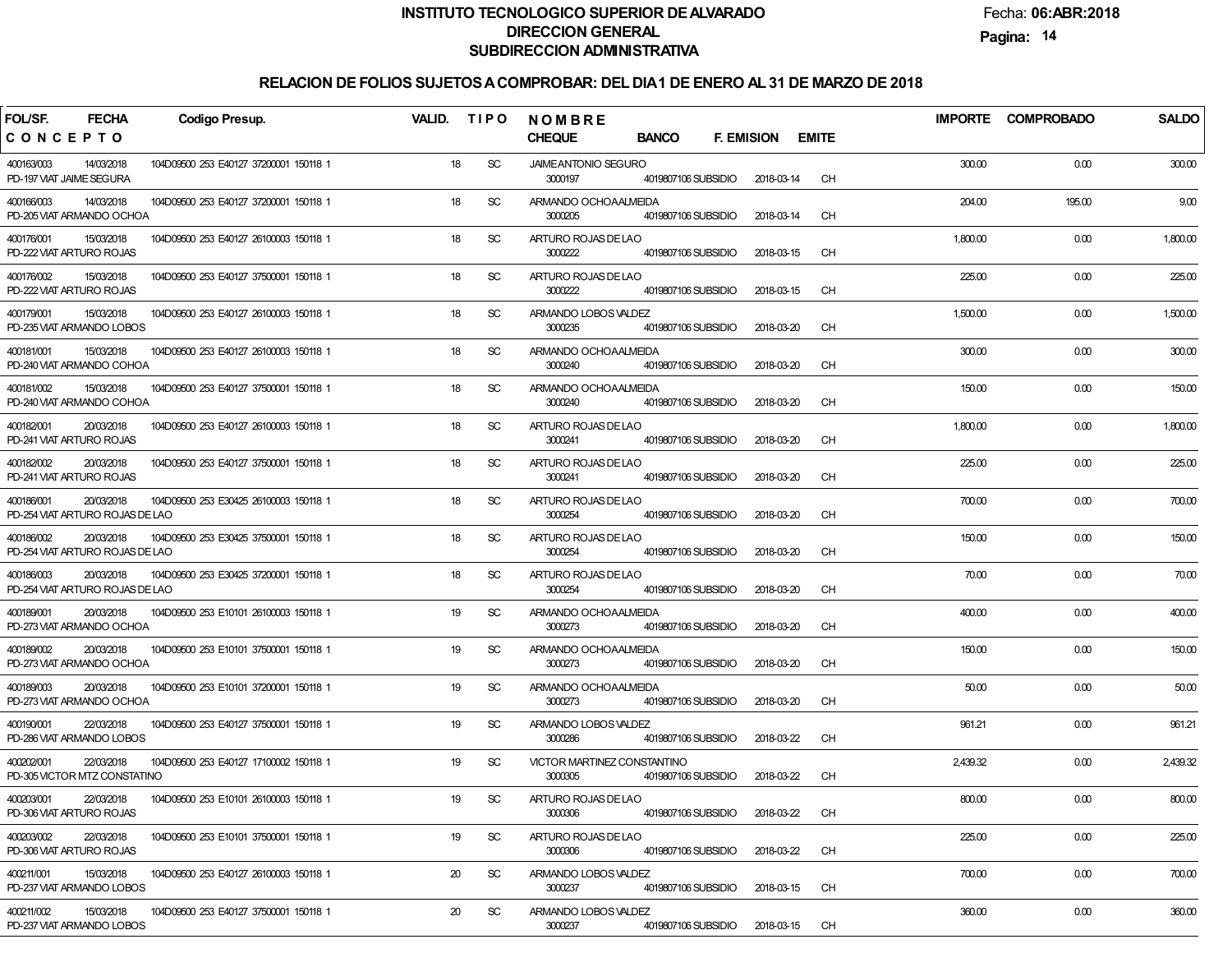Fecha:**06:ABR:2018**

**Pagina:15**

| <b>FECHA</b><br>FOL/SF.                                    | <b>Codigo Presup.</b>                  | VALID.       | <b>TIPO</b> | <b>NOMBRE</b>                                                                |              | <b>IMPORTE</b> | <b>COMPROBADO</b> | <b>SALDO</b> |
|------------------------------------------------------------|----------------------------------------|--------------|-------------|------------------------------------------------------------------------------|--------------|----------------|-------------------|--------------|
| CONCEPTO                                                   |                                        |              |             | <b>CHEQUE</b><br><b>BANCO</b><br><b>F. EMISION</b>                           | <b>EMITE</b> |                |                   |              |
| 400211/003<br>15/03/2018<br>PD-237 VIAT ARMANDO LOBOS      | 104D09500 253 E40127 37200001 150118 1 | 20           | <b>SC</b>   | ARMANDO LOBOS VALDEZ<br>3000237<br>4019807106 SUBSIDIO<br>2018-03-15         | <b>CH</b>    | 300.00         | 0.00              | 300.00       |
| 400212/001<br>21/03/2018<br>PD-288 VIAT JAIME SEGURA       | 104D09500 253 E40127 37500001 150118 1 | 20           | <b>SC</b>   | <b>JAIMEANTONIO SEGURO</b><br>3000288<br>4019807106 SUBSIDIO<br>2018-03-21   | <b>CH</b>    | 150.00         | 0.00              | 150.00       |
| 400212/002<br>21/03/2018<br>PD-288 VIAT JAIME SEGURA       | 104D09500 253 E40127 37200001 150118 1 | 20           | <b>SC</b>   | <b>JAIMEANTONIO SEGURO</b><br>3000288<br>2018-03-21<br>4019807106 SUBSIDIO   | <b>CH</b>    | 285.00         | 0.00              | 285.00       |
| 400212/003<br>21/03/2018<br>PD-288 VIAT JAIME SEGURA       | 104D09500 253 E40127 26100003 150118 1 | 20           | <b>SC</b>   | <b>JAIMEANTONIO SEGURO</b><br>3000288<br>2018-03-21<br>4019807106 SUBSIDIO   | <b>CH</b>    | 700.00         | 0.00              | 700.00       |
| 400215/001<br>23/03/2018<br>PD-312 VIAT ARMANDO OCHOA      | 104D09500 253 E40127 26100003 150118 1 | 20           | <b>SC</b>   | ARMANDO OCHOAALMEIDA<br>3000312<br>4019807106 SUBSIDIO<br>2018-03-21         | <b>CH</b>    | 1,000.00       | 0.00              | 1,000.00     |
| 400215/002<br>23/03/2018<br>PD-312 VIAT ARMANDO OCHOA      | 104D09500 253 E40127 37200001 150118 1 | 20           | <b>SC</b>   | ARMANDO OCHOAALMEIDA<br>3000312<br>4019807106 SUBSIDIO<br>2018-03-21         | <b>CH</b>    | 212.00         | 0.00              | 212.00       |
| 400215/003<br>23/03/2018<br>PD-312 VIAT ARMANDO OCHOA      | 104D09500 253 E40127 22100004 150118 1 | 20           | <b>SC</b>   | ARMANDO OCHOAALMEIDA<br>3000312<br>2018-03-21<br>4019807106 SUBSIDIO         | <b>CH</b>    | 225.00         | 0.00              | 225.00       |
| 400217/001<br>30/03/2018<br>PD-229 WALLACE                 | 104D09500 253 E40127 35100001 150118 1 | 20           | <b>SC</b>   | WALLACE YCHASARE SA DE CV<br>3000229<br>2018-03-28<br>4019807106 SUBSIDIO    | <b>CH</b>    | 77,032.00      | 0.00              | 77,032.00    |
| 30/03/2018<br>400218/001<br>PD-298 VIAT ARTURO ROJAS       | 104D09500 253 E40127 37500001 150118 1 | 20           | <b>SC</b>   | ARTURO ROJAS DE LAO<br>3000298<br>4019807106 SUBSIDIO<br>2018-03-30          | <b>CH</b>    | 700.00         | 0.00              | 700.00       |
| 400218/002<br>30/03/2018<br>PD-298 VIAT ARTURO ROJAS       | 104D09500 253 E40127 26100003 150118 1 | 20           | <b>SC</b>   | ARTURO ROJAS DE LAO<br>3000298<br>4019807106 SUBSIDIO<br>2018-03-30          | <b>CH</b>    | 4,000.00       | 0.00              | 4,000.00     |
| 420001/001<br>11/01/2018<br>PD-15 ENE FONDO NUBIAG OMEZ    | 104D09500 253 E40127 39900001 150118 1 | $\mathbf{1}$ | <b>SC</b>   | NUBIAYAVE GOMEZ FIGUEROA<br>1000015<br>4019807106 SUBSIDIO<br>2018-01-11     | <b>CH</b>    | 10,000.00      | 0.00              | 10,000.00    |
| 420002/001<br>15/01/2018<br>PD-35 ENE FONDO ANACHIUNTI     | 104D09500 253 E40127 39900001 150118 1 | $\mathbf{1}$ | <b>SC</b>   | ANA MARIACHIUNTI HERNANDEZ<br>1000035<br>4019807106 SUBSIDIO<br>2018-01-15   | <b>CH</b>    | 5,000.00       | 0.00              | 5,000.00     |
| 420003/001<br>15/01/2018<br>PD-36 ENE FONDO GABRIELA HDEZ  | 104D09500 253 E40127 39900001 150118 1 | $\mathbf{1}$ | <b>SC</b>   | <b>GABRIELAHERNANDEZCRUZ</b><br>1000036<br>4019807106 SUBSIDIO<br>2018-01-15 | <b>CH</b>    | 5,000.00       | 0.00              | 5,000.00     |
| 420004/001<br>15/01/2018<br>PD-37 ENE FONDO MARTIN MARQUEZ | 104D09500 253 E40127 39900001 150118 1 | 1            | <b>SC</b>   | MARTIN MARQUEZ ESPINOZA<br>1000037<br>4019807106 SUBSIDIO<br>2018-01-15      | <b>CH</b>    | 5,000.00       | 0.00              | 5,000.00     |
| 480001/004<br>31/01/2018<br><b>COMPROMETIDO</b>            | 104D09500 253 E40127 13200002 150118 1 | $\mathbf{1}$ | <b>SC</b>   | INSTITUTO TECNOLOGICO SUPERIOR DE ALVARA                                     | <b>NO</b>    | 107.42         | 0.00              | 107.42       |
| 480001/008<br>31/01/2018<br><b>COMPROMETIDO</b>            | 104D09500 253 E40127 13400001 160118 1 | $\mathbf{1}$ | <b>SC</b>   | <b>INSTITUTO TECNOLOGICO SUPERIOR DE ALVARA</b>                              | <b>NO</b>    | 48,000.00      | 0.00              | 48,000.00    |
| 480001/009<br>31/01/2018<br><b>COMPROMETIDO</b>            | 104D09500 253 T40127 14100001 160118 1 | $\mathbf{1}$ | <b>SC</b>   | <b>INSTITUTO TECNOLOGICO SUPERIOR DE ALVARA</b>                              | <b>NO</b>    | 844,000.00     | 157,123.96        | 686,876.04   |
| 480001/010<br>31/01/2018<br><b>COMPROMETIDO</b>            | 104D09500 253 T40127 14200002 160118 1 |              | SC          | <b>INSTITUTO TECNOLOGICO SUPERIOR DE ALVARA</b>                              | <b>NO</b>    | 800,000.00     | 299,938.55        | 500,061.45   |
| 480001/011<br>31/01/2018<br><b>COMPROMETIDO</b>            | 104D09500 253 J40127 14300001 160118 1 | $\mathbf{1}$ | SC          | INSTITUTO TECNOLOGICO SUPERIOR DE ALVARA                                     | <b>NO</b>    | 800,000.00     | 356,389.54        | 443,610.46   |
| 480001/014<br>31/01/2018<br><b>COMPROMETIDO</b>            | 104D09500 253 J40127 15200001 160118 1 | $\mathbf{1}$ | SC          | INSTITUTO TECNOLOGICO SUPERIOR DEALVARA                                      | <b>NO</b>    | 60,000.00      | 0.00              | 60,000.00    |
| 480001/015<br>31/01/2018<br><b>COMPROMETIDO</b>            | 104D09500 253 E40127 15400003 150118 1 | $\mathbf{1}$ | SC          | INSTITUTO TECNOLOGICO SUPERIOR DE ALVARA                                     | <b>NO</b>    | 0.25           | 0.00              | 0.25         |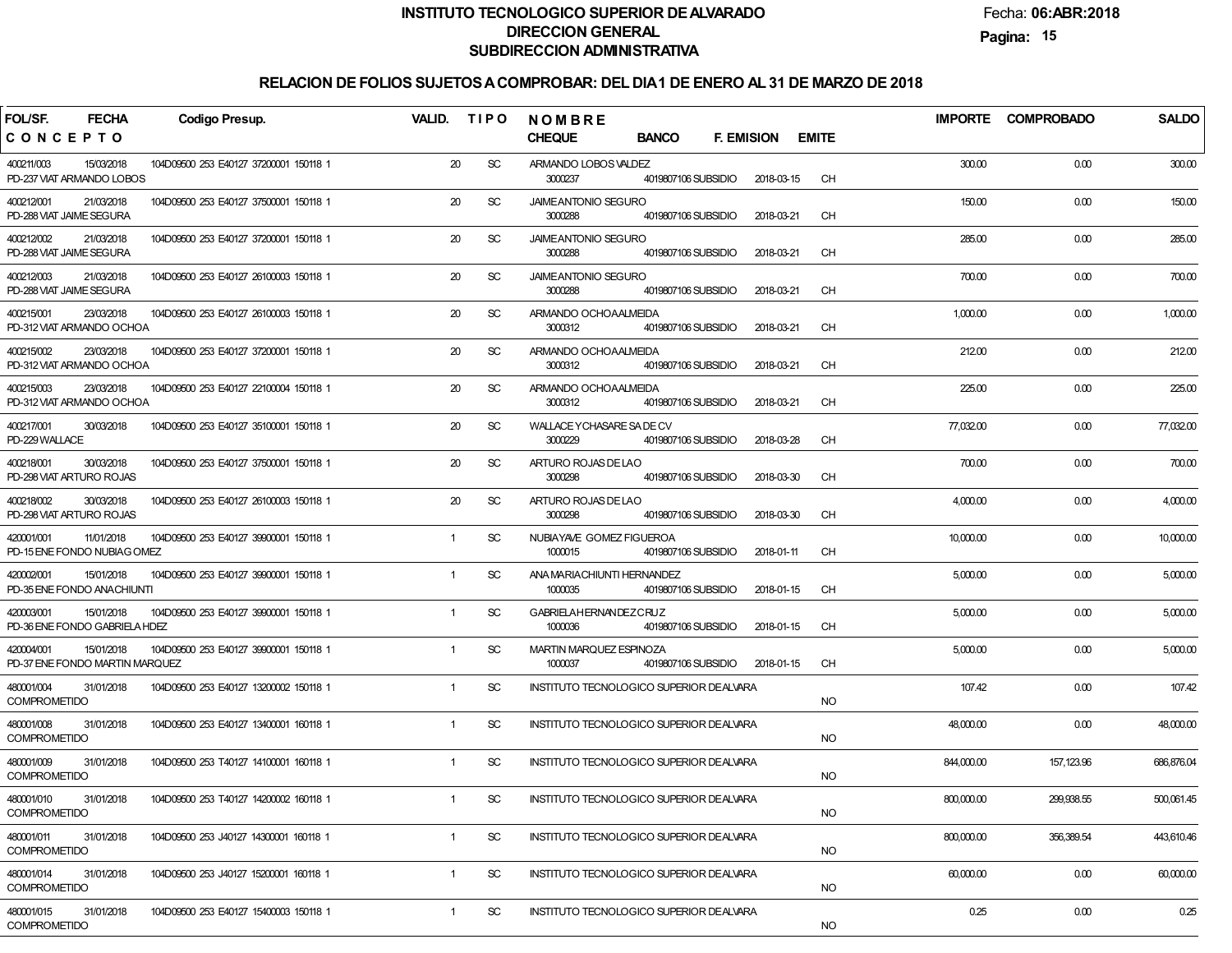Fecha:**06:ABR:2018**

**Pagina:16**

| FOL/SF.                           | <b>FECHA</b> | Codigo Presup.                         | VALID. TIPO    |           | <b>NOMBRE</b>                            |              |                   |              |                 | IMPORTE COMPROBADO | <b>SALDO</b> |
|-----------------------------------|--------------|----------------------------------------|----------------|-----------|------------------------------------------|--------------|-------------------|--------------|-----------------|--------------------|--------------|
| CONCEPTO                          |              |                                        |                |           | <b>CHEQUE</b>                            | <b>BANCO</b> | <b>F. EMISION</b> | <b>EMITE</b> |                 |                    |              |
| 480001/016<br><b>COMPROMETIDO</b> | 31/01/2018   | 104D09500 253 E40127 15400003 160118 1 | $\mathbf{1}$   | <b>SC</b> | INSTITUTO TECNOLOGICO SUPERIOR DEALVARA  |              |                   | <b>NO</b>    | 253,458.21      | 79,144.00          | 174,314.21   |
| 480001/017<br><b>COMPROMETIDO</b> | 31/01/2018   | 104D09500 253 E40127 15400004 150118 1 | $\mathbf{1}$   | <b>SC</b> | INSTITUTO TECNOLOGICO SUPERIOR DEALVARA  |              |                   | <b>NO</b>    | 189.77          | 0.00               | 189.77       |
| 480001/018<br><b>COMPROMETIDO</b> | 31/01/2018   | 104D09500 253 E40127 15400013 160118 1 | $\mathbf{1}$   | <b>SC</b> | INSTITUTO TECNOLOGICO SUPERIOR DE ALVARA |              |                   | <b>NO</b>    | 7,000.00        | 3,100.00           | 3,900.00     |
| 480001/019<br><b>COMPROMETIDO</b> | 31/01/2018   | 104D09500 253 E40127 15400031 160118 1 | $\mathbf{1}$   | <b>SC</b> | INSTITUTO TECNOLOGICO SUPERIOR DE ALVARA |              |                   | <b>NO</b>    | 38,904.50       | 0.00               | 38,904.50    |
| 480001/020<br><b>COMPROMETIDO</b> | 31/01/2018   | 104D09500 253 E40127 17100001 150118 1 | $\mathbf{1}$   | <b>SC</b> | INSTITUTO TECNOLOGICO SUPERIOR DEALVARA  |              |                   | <b>NO</b>    | 0.78            | 0.00               | 0.78         |
| 480001/021<br><b>COMPROMETIDO</b> | 31/01/2018   | 104D09500 253 E40127 17100001 160118 1 | $\mathbf{1}$   | <b>SC</b> | INSTITUTO TECNOLOGICO SUPERIOR DEALVARA  |              |                   | <b>NO</b>    | 599,421.21      | 30,069.40          | 569,351.81   |
| 480001/022<br><b>COMPROMETIDO</b> | 31/01/2018   | 104D09500 253 E40127 17100002 150118 1 | $\mathbf{1}$   | <b>SC</b> | INSTITUTO TECNOLOGICO SUPERIOR DEALVARA  |              |                   | <b>NO</b>    | 0.44            | 0.00               | 0.44         |
| 480001/024<br><b>COMPROMETIDO</b> | 31/01/2018   | 104D09500 253 E40127 17100008 150118 1 | $\mathbf{1}$   | <b>SC</b> | INSTITUTO TECNOLOGICO SUPERIOR DEALVARA  |              |                   | <b>NO</b>    | 0.60            | 0.00               | 0.60         |
| 480001/047<br><b>FINIUITO</b>     | 28/02/2018   | 104D09500 253 E40127 11300001 150118 1 | $\overline{2}$ | <b>SC</b> | INSTITUTO TECNOLOGICO SUPERIOR DE ALVARA |              |                   | <b>NO</b>    | 13,563.04       | 0.00               | 13,563.04    |
| 480001/048<br><b>FINIUITO</b>     | 28/02/2018   | 104D09500 253 E40127 11300001 160118 1 | $\overline{2}$ | <b>SC</b> | INSTITUTO TECNOLOGICO SUPERIOR DEALVARA  |              |                   | <b>NO</b>    | 13, 161, 284.86 | 3,851,052.31       | 9,310,232.55 |
| 480001/049<br><b>FINIUITO</b>     | 28/02/2018   | 104D09500 253 E40127 12300001 160118 1 | $\overline{2}$ | <b>SC</b> | INSTITUTO TECNOLOGICO SUPERIOR DEALVARA  |              |                   | <b>NO</b>    | 1,229,684.93    | 0.00               | 1,229,684.93 |
| 480001/050<br><b>FINIUITO</b>     | 28/02/2018   | 104D09500 253 E40127 13200002 150118 1 | $\overline{2}$ | <b>SC</b> | INSTITUTO TECNOLOGICO SUPERIOR DEALVARA  |              |                   | <b>NO</b>    | 0.50            | 0.00               | 0.50         |
| 480001/051<br><b>FINIUITO</b>     | 28/02/2018   | 104D09500 253 E40127 13200003 150118 1 | $\overline{2}$ | <b>SC</b> | INSTITUTO TECNOLOGICO SUPERIOR DEALVARA  |              |                   | <b>NO</b>    | 1.23            | 0.00               | 1.23         |
| 480001/052<br><b>FINIUITO</b>     | 28/02/2018   | 104D09500 253 T40127 14100001 150118 1 | $\overline{2}$ | <b>SC</b> | INSTITUTO TECNOLOGICO SUPERIOR DEALVARA  |              |                   | <b>NO</b>    | 0.77            | 0.00               | 0.77         |
| 480001/054<br><b>FINIUITO</b>     | 28/02/2018   | 104D09500 253 E40127 15100001 160118 1 | $\overline{2}$ | <b>SC</b> | INSTITUTO TECNOLOGICO SUPERIOR DEALVARA  |              |                   | <b>NO</b>    | 52,338.81       | 0.00               | 52,338.81    |
| 480001/056<br><b>FINIUITO</b>     | 28/02/2018   | 104D09500 253 E40127 15400003 150118 1 | $\overline{2}$ | <b>SC</b> | INSTITUTO TECNOLOGICO SUPERIOR DEALVARA  |              |                   | <b>NO</b>    | 0.91            | 0.00               | 0.91         |
| 480001/058<br><b>FINIUITO</b>     | 28/02/2018   | 104D09500 253 E40127 17100001 150118 1 | $\overline{2}$ | <b>SC</b> | INSTITUTO TECNOLOGICO SUPERIOR DEALVARA  |              |                   | <b>NO</b>    | 1.32            | 0.00               | 1.32         |
| 480001/059<br><b>FINIUITO</b>     | 28/02/2018   | 104D09500 253 E40127 17100002 150118 1 | $\mathcal{P}$  | SC        | INSTITUTO TECNOLOGICO SUPERIOR DE ALVARA |              |                   | <b>NO</b>    | 0.44            | 0.00               | 0.44         |
| 480001/079<br><b>NOMINA</b>       | 31/03/2018   | 104D09500 253 E40127 11300001 160118 1 | 3              | <b>SC</b> | INSTITUTO TECNOLOGICO SUPERIOR DE ALVARA |              |                   | <b>NO</b>    | 1,280,437.02    | 0.00               | 1,280,437.02 |
| 480001/080<br><b>NOMINA</b>       | 31/03/2018   | 104D09500 253 E40127 12300001 160118 1 | 3              | <b>SC</b> | INSTITUTO TECNOLOGICO SUPERIOR DEALVARA  |              |                   | <b>NO</b>    | 553,015.07      | 0.00               | 553,015.07   |
| 480001/081<br><b>NOMINA</b>       | 31/03/2018   | 104D09500 253 E40127 13200002 160118 1 | 3              | SC        | INSTITUTO TECNOLOGICO SUPERIOR DEALVARA  |              |                   | <b>NO</b>    | 1,168,529.10    | 0.00               | 1,168,529.10 |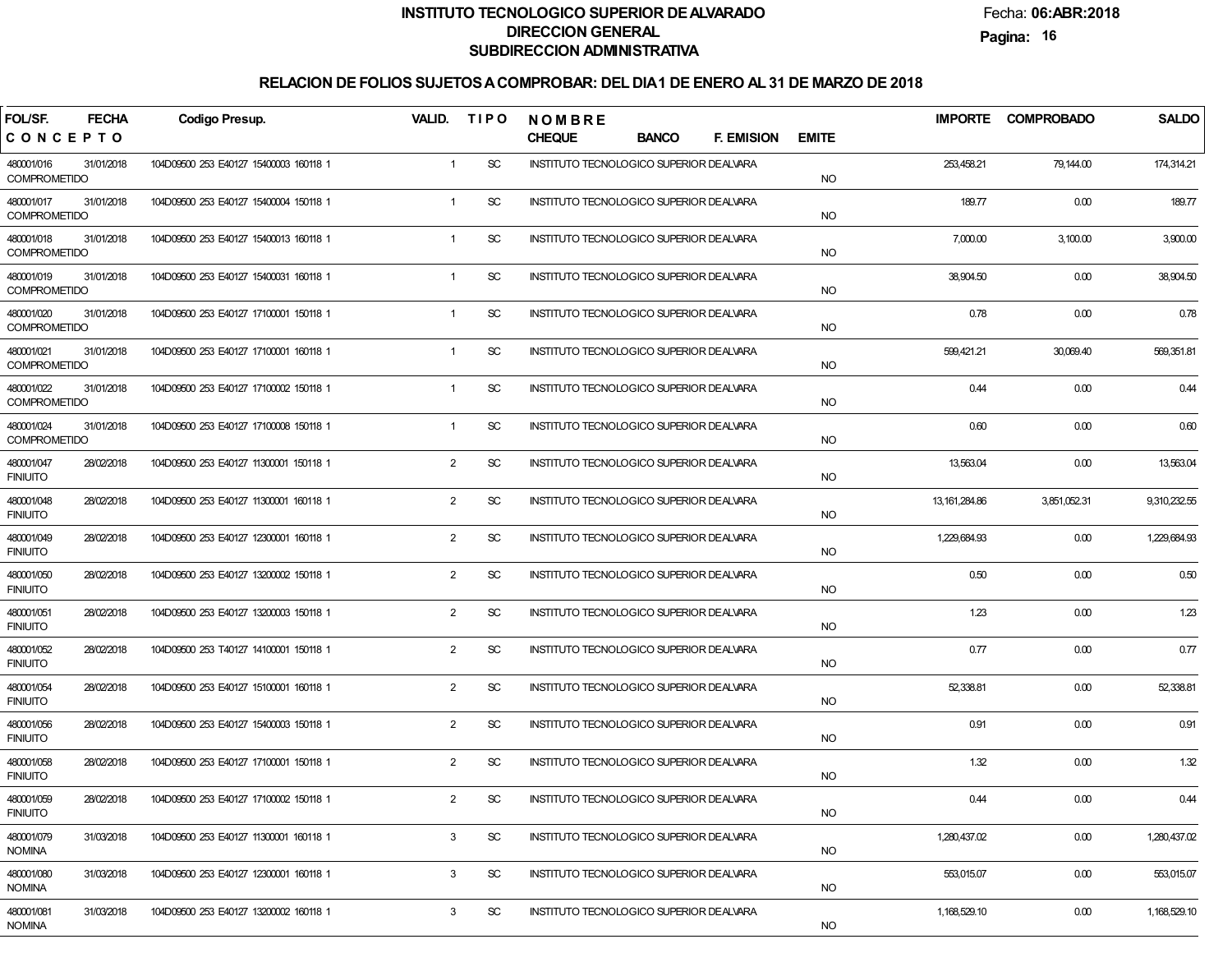Fecha:**06:ABR:2018**

**Pagina:17**

| FOL/SF.                     | <b>FECHA</b> | <b>Codigo Presup.</b>                                         | VALID. | <b>TIPO</b> | <b>NOMBRE</b>                                   |              |                   |              | <b>IMPORTE</b> | <b>COMPROBADO</b> | <b>SALDO</b>  |
|-----------------------------|--------------|---------------------------------------------------------------|--------|-------------|-------------------------------------------------|--------------|-------------------|--------------|----------------|-------------------|---------------|
| CONCEPTO                    |              |                                                               |        |             | <b>CHEQUE</b>                                   | <b>BANCO</b> | <b>F. EMISION</b> | <b>EMITE</b> |                |                   |               |
| 480001/082<br><b>NOMINA</b> | 31/03/2018   | 104D09500 253 E40127 13200003 160118 1                        | 3      | <b>SC</b>   | INSTITUTO TECNOLOGICO SUPERIOR DE ALVARA        |              |                   | <b>NO</b>    | 3.232.67       | 0.00              | 3,232.67      |
| 480001/083<br><b>NOMINA</b> | 31/03/2018   | 104D09500 253 E40127 14100004 140118 1                        | 3      | <b>SC</b>   | INSTITUTO TECNOLOGICO SUPERIOR DE ALVARA        |              |                   | <b>NO</b>    | 0.24           | 0.00              | 0.24          |
| 480001/084<br><b>NOMINA</b> | 31/03/2018   | 104D09500 253 E40127 15100001 150118 1                        | 3      | <b>SC</b>   | <b>INSTITUTO TECNOLOGICO SUPERIOR DE ALVARA</b> |              |                   | <b>NO</b>    | 983.40         | 0.00              | 983.40        |
| 480001/085<br><b>NOMINA</b> | 31/03/2018   | 104D09500 253 E40127 15400002 150118 1                        | 3      | <b>SC</b>   | INSTITUTO TECNOLOGICO SUPERIOR DE ALVARA        |              |                   | <b>NO</b>    | 6,000.00       | 0.00              | 6,000.00      |
| 480001/086<br><b>NOMINA</b> | 31/03/2018   | 104D09500 253 E40127 15400004 150118 1                        | 3      | SC          | INSTITUTO TECNOLOGICO SUPERIOR DEALVARA         |              |                   | <b>NO</b>    | 804.47         | 0.00              | 804.47        |
| 480001/087<br><b>NOMINA</b> | 31/03/2018   | 104D09500 253 E10209 17100002 150118 1                        | 3      | <b>SC</b>   | INSTITUTO TECNOLOGICO SUPERIOR DE ALVARA        |              |                   | <b>NO</b>    | 400.00         | 0.00              | 400.00        |
| 480001/088<br><b>NOMINA</b> | 31/03/2018   | 104D09500 253 E40127 17100002 150118 1                        | 3      | SC          | INSTITUTO TECNOLOGICO SUPERIOR DEALVARA         |              |                   | <b>NO</b>    | 0.68           | 0.00              | 0.68          |
| 480001/089<br><b>NOMINA</b> | 31/03/2018   | 104D09500 253 E40127 17100004 160118 1                        | 3      | SC          | <b>INSTITUTO TECNOLOGICO SUPERIOR DE ALVARA</b> |              |                   | <b>NO</b>    | 125.20         | 0.00              | 125.20        |
| 480001/090<br><b>NOMINA</b> | 31/03/2018   | 104D09500 253 E10209 17100002 150118 1                        | 3      | <b>SC</b>   | <b>INSTITUTO TECNOLOGICO SUPERIOR DE ALVARA</b> |              |                   | <b>NO</b>    | 3,600.00       | 0.00              | 3,600.00      |
|                             |              | TOTAL UP: 104D09500 SUBDIRECCION DEADMINISTRACION DE RECURSOS |        |             |                                                 |              |                   |              | 21,138,972.44  | 4,785,043.02      | 16,353,929.42 |